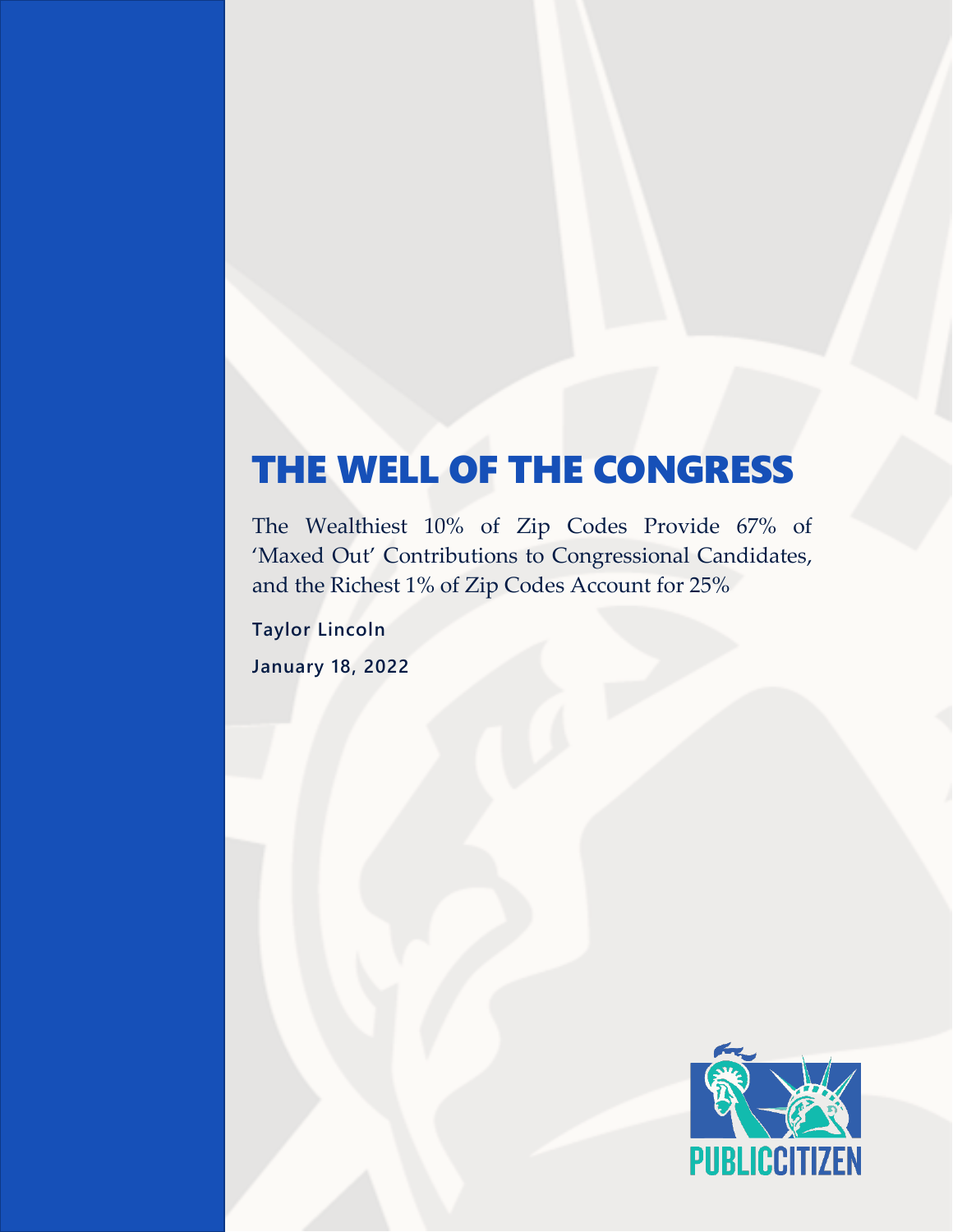# **ACKNOWLEDGMENTS**

This study was written by Taylor Lincoln, research director of Public Citizen's Congress Watch division. Former Public Citizen Research Analyst Kwame Newton contributed.

# **ABOUT PUBLIC CITIZEN**

Public Citizen is a national non-profit organization with more than 500,000 members and supporters. We represent consumer interests through lobbying, litigation, administrative advocacy, research, and public education on a broad range of issues including consumer rights in the marketplace, product safety, financial regulation, worker safety, safe and affordable health care, campaign finance reform and government ethics, fair trade, climate change, and corporate and government accountability.

#### **Contact Public Citizen**

| Main Office            | Capitol Hill                   | Texas Office               |
|------------------------|--------------------------------|----------------------------|
| 1600 20th Street NW    | 215 Pennsylvania Avenue SE, #3 | 309 E 11th Street, Suite 2 |
| Washington, D.C. 20009 | Washington, D.C. 20003         | Austin, Texas 78701        |
| Phone: 202-588-1000    | Phone: 202-546-4996            | Phone: 512 477-1155        |

For more information, please visit www.citizen.org.

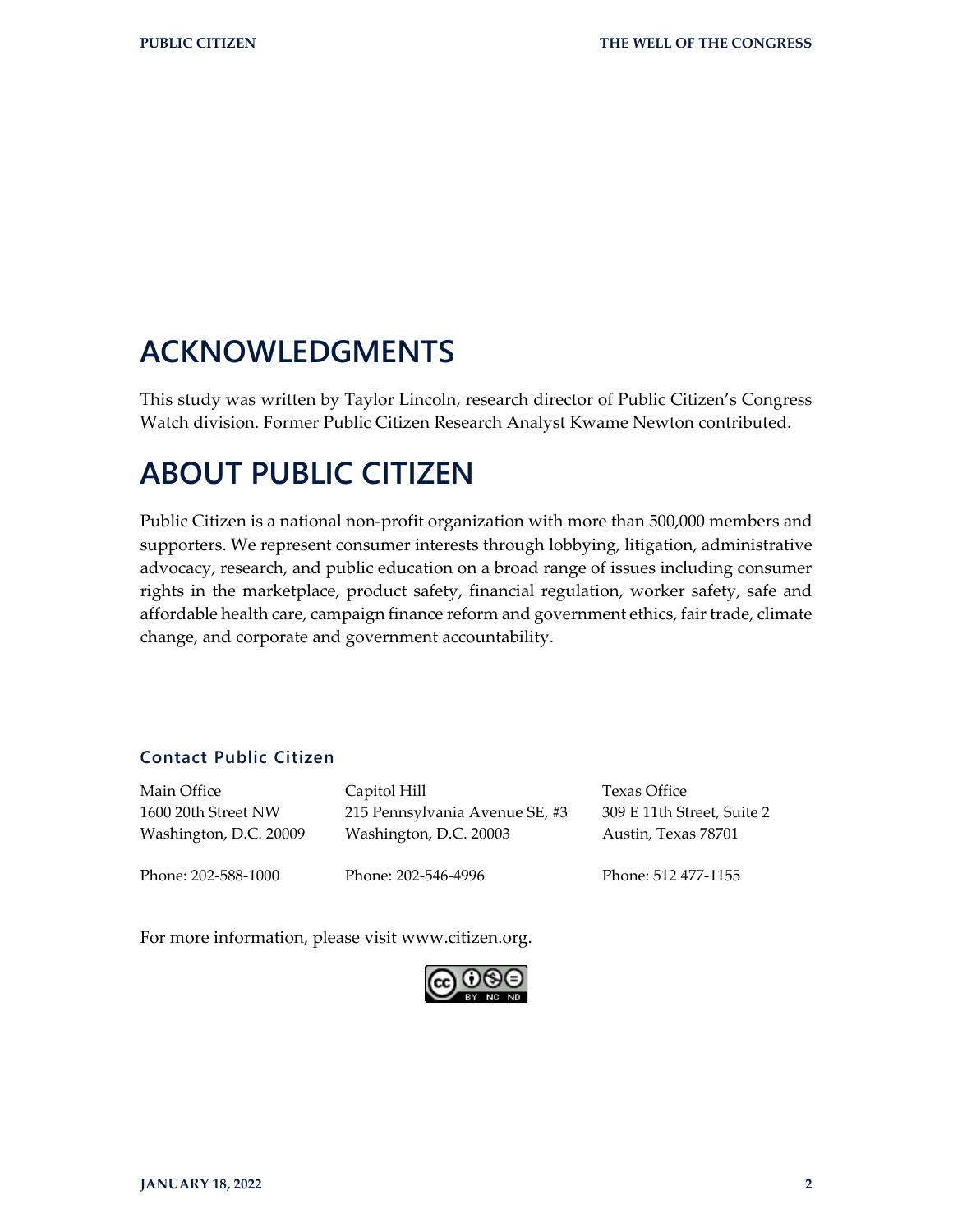### **Key Findings**

Members of Congress rely extensively on donors who can afford to contribute the maximum allowable amount (\$2,800 in 2020). They spend enormous amounts of time soliciting maxed-out contributions, which come from only about 1/33 of 1 percent of the population. This study shows the degree to which those contributions come from the nation's wealthiest neighborhood and, in turn, do not come from neighborhoods with high ethnic minority populations. It does so by analyzing maxed-out contributions to candidates for Congress from 2016 to 2020.

- Candidates for Congress received more than \$1.6 billion in maxed-out contributions in the 2016 to 2020 election cycles. Two-thirds of these contributions came from the wealthiest 10 percent of zip codes.
- The wealthiest 1 percent of zip codes provided one-fourth of maxed-out contributions.
- Zip codes in the top 4 income percentiles accounted for more than half of maxed-out contributions.
- Only 40 percent of zip codes provided a single maxed-out contribution to a candidate for Congress in the past three election cycles.
- Zip codes with a majority white, non-Hispanic population provided four times as much in per capita maxed-out contributions as did majority Hispanic zip codes, and five times as much as majority Black zip codes.
- Eight of the 10 zip codes giving the most in maxed-out contributions are located in New York City and, specifically, in Manhattan.
- Contributions from neighboring zip codes can vary starkly. In New York City, for example, donors from Manhattan gave an average of \$86 per person in maxed-out contributions while donors from bordering Bronx and Queens gave 82 cents and 71 cents per person, respectively. (Note that these calculations are spread out across the entire population. Most people do not make a single campaign contribution at all, let alone a contribution approaching \$3,000.)
- Washington, D.C., which does not have a voting representative in the U.S. House or Senate, overwhelmingly ranked first in per capita maximum contributions, giving 3.5 times as much per person as any state.
- The zip codes that are home to former President Donald Trump's Trump Tower building and his Mar-a-Lago club ranked 2nd and 5th, respectively, in total maxedout contributions out of nearly 32,000 zip codes analyzed. (Both ranked in the top 16 in per capita maxed-out contributions, as well.)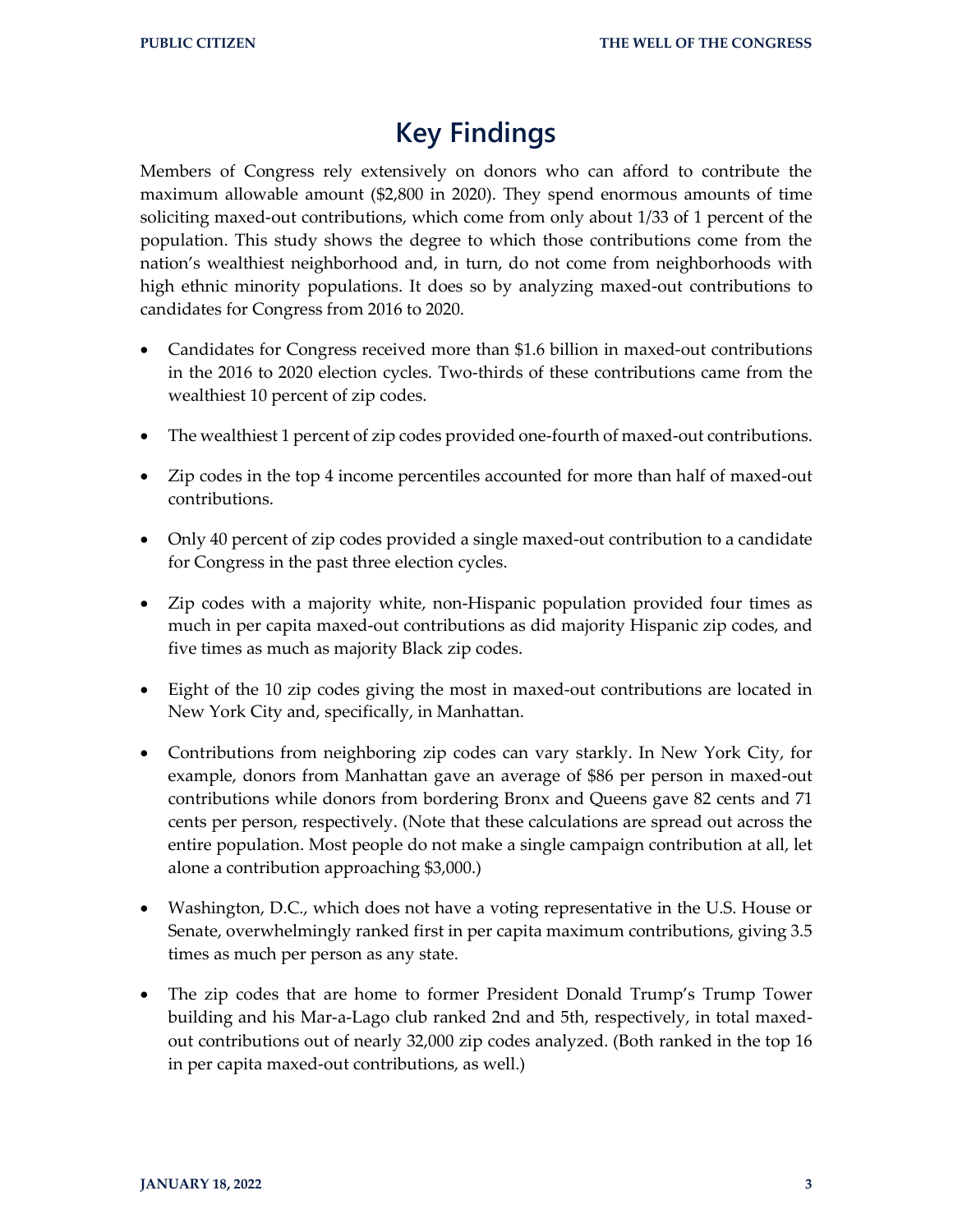### **Introduction**

Candidates winning election to the U.S. House of Representatives in 2020 spent an average of \$2.4 million on their campaigns. Successful U.S. Senate candidates spent average of \$2.4 million on their campaigns. Successful U.S. Senate candidates spent an average of nearly \$27 million.<sup>1</sup>

Such totals would require raising more than \$3,000 a day over two years for U.S. House candidates and more than \$12,000 a day for six years for U.S. Senate candidates. To get there, members of Congress spend an enormous amount of time seeking contributions from the tiny slice of the population that can afford to part with thousands of dollars.

By various reports, members of Congress spend an average of 20 to 30 hours per week raising money from wealthy donors.<sup>2</sup> An orientation presentation given to incoming Democratic members of Congress in 2013 recommended spending four hours a day on "call time" to raise money and just a half hour a day on constituent visits.<sup>3</sup>

Lawmakers' reliance on the wealthiest Americans influences how they carry out their job duties. A study published in 2015, for example, found that campaign donors were four times more likely than ordinary constituents to have a request to meet with a member of Congress granted. 4

Some politicians have acknowledged that their courtship of wealthy donors has changed the way they see the world. "I know that as a consequence of my fund-raising I became more like the wealthy donors I met, in the very particular sense that I spent more and more of my time above the fray," then-U.S. Sen. Barack Obama wrote in 2006, "outside the world of immediate hunger, disappointment, fear, irrationality, and frequent hardship of the other 99 percent of the population." 5

Except for those who are independently wealthy, candidates rely on campaign contributions for their political survival. Candidates spending the most money have won more than 80 percent of U.S. Senate contests since 2000 and more than 95 percent of U.S. House races.<sup>6</sup>

<sup>1</sup> *Total Cost of Election (1998-2020)*, OPENSECRETS (viewed on Jan. 7, 2022),<https://bit.ly/3t7Mgbx>

<sup>2</sup> Norah O'Donnell, *Are members of Congress becoming telemarketers?* CBS NEWS (April 24, 2016), [https://cbsn.ws/3GadHWa.](https://cbsn.ws/3GadHWa)

<sup>3</sup> *Id.*

<sup>4</sup> Joshua L. Kalla and David E. Broockman, *Campaign Contributions Facilitate Access to Congressional Officials: A Randomized Field Experiment*, AMERICAN JOURNAL OF POLITICAL SCIENCE (July 2016), [https://bit.ly/3q6RO4u.](https://bit.ly/3q6RO4u)

<sup>5</sup> Jon Schwarz, *Barack Obama Never Said Money Wasn't Corrupting; In Fact, He Said The Opposite*, THE INTERCEPT (April 15, 2016)[, https://bit.ly/33fXDDH.](https://bit.ly/33fXDDH)

<sup>&</sup>lt;sup>6</sup> Did Money Win? OPENSECRETS (viewed on Jan. 7, 2022)[, https://bit.ly/3n8Ndg3.](https://bit.ly/3n8Ndg3)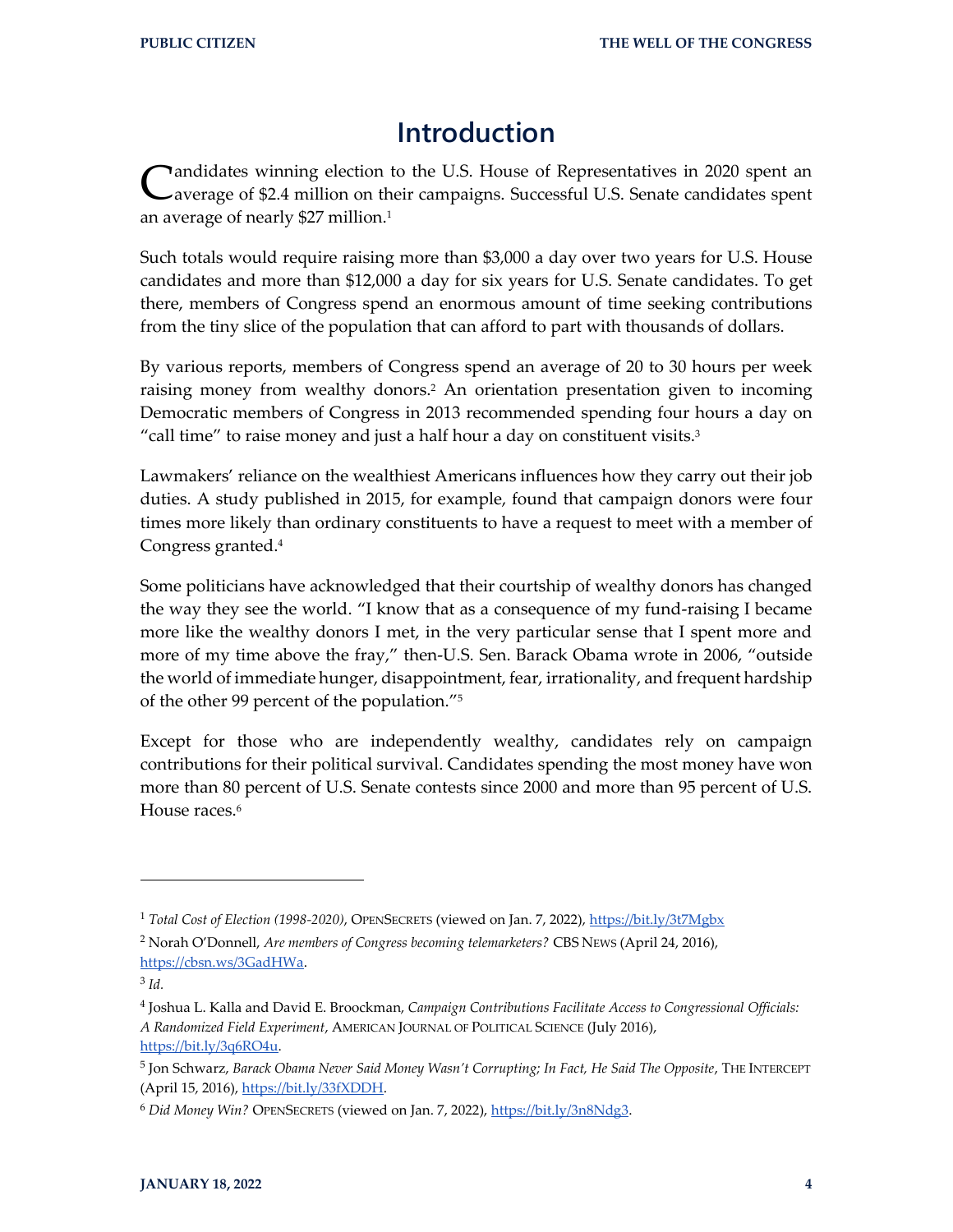The majority of money raised by candidates comes from about the roughly one-third of 1 percent of the voting age population who contribute more than \$200, which is the threshold at which details of contributions must be disclosed. A sizeable share of that money comes from a small fraction of those donors who can afford to give the maximum allowable amount. The maximum was \$2,700 in the 2016 and 2018 election cycles, and \$2,800 in 2020.

This study attempts to gain insight into the demographics of big contributors by looking at the income levels and racial compositions of zip codes that furnish congressional candidates with maxed-out contributions.

Intuitively, we know that only the very wealthiest Americans could afford to give nearly \$3,000 to a politician. Still, readers might be struck by the degree of correlation documented in this study between neighborhood wealth and the prevalence of maxedout contributions. For example, in the past three election cycles, residents of zip codes in the four highest income percentiles gave more maxed-out contributions to congressional candidates than the other 96 percent of zip codes, combined.

Additionally, this study shows that maxed-out contributions decline steadily as minority populations rise. This finding follows up on 2020 Public Citizen study, which found that the 10 majority-white zip codes giving the most campaign contributions gave eight times as much as the 10 top contributing majority-minority zip codes. Further, it found that the 10 white zip codes giving the most to super PACs outpaced super PAC donors from minority zip codes by a factor of 15.<sup>7</sup>

As stark as the findings of this study are, they almost certainly understate the degree to which large campaign contributions come from the wealthiest Americans. Even in the wealthiest zip codes, there is a wide range of incomes. If we were privy to data on which members of the wealthiest zip codes provided maxed-out contributions, that data would almost certainly show that the biggest donors tend to be the wealthiest of the wealthy.

Similarly, to the extent that this study shows maxed-out contributions being provided by residents of zip codes in the lower or middle tiers of the household income spectrum, that should not be taken to suggest that the actual donors were people of regular means. Instead, those contributions likely came from extremely wealthy families that happen to live in zip codes with wide wealth disparities. An example highlighted in this report illustrates that phenomenon. About 20 members of a single Michigan family living in a zip code with a mean income about equal to the national average gave \$2.8 million in maxed-out contributions. The other 37,000-plus people in the same zip code gave less than \$500,000, combined.

<sup>7</sup> Alan Zibel, *Oligarch Overload: How Ultra-Rich Donors Have Flooded American Politics With Cash Since Citizens United Ruling*, PUBLIC CITIZEN (Jan. 15, 2020), [https://bit.ly/336mOcd.](https://bit.ly/336mOcd)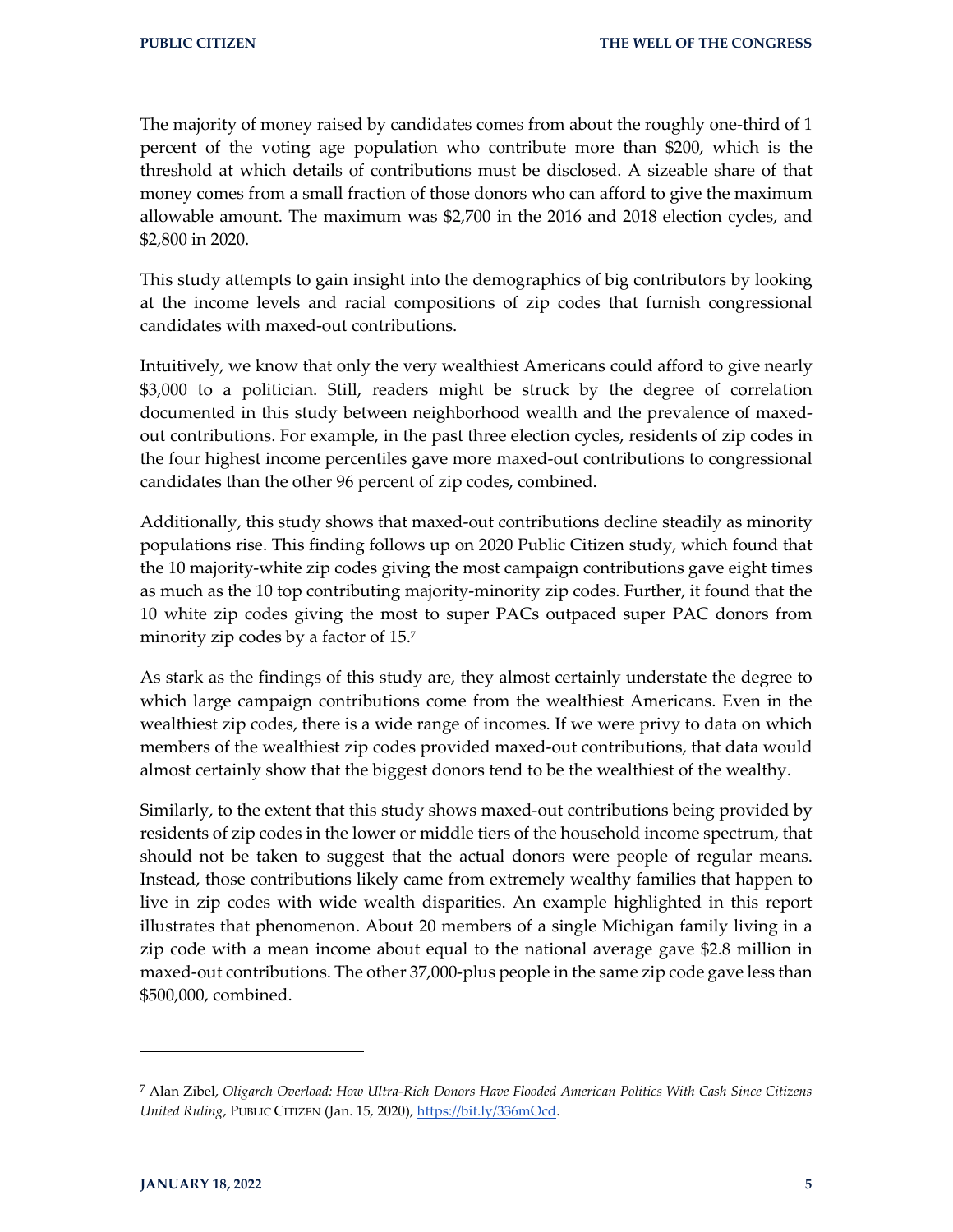Finally, this study's focus on maxed-out campaign contributions ignores the billions of dollars that have been poured into super PACs and dark money groups for which no contribution limits exist. Donors who give hundreds of thousands – or even millions – of dollars to these entities are inherently extraordinarily wealthy regardless of what zip code they live in.

Despite these qualifiers, this study clearly shows that the vast majority of conventional campaign contributions comes from America's wealthiest neighborhoods, which leads to two unavoidable conclusions: 1. Particularly wealthy Americans play a vastly disproportionate role in determining the viability of prospective congressional candidates. 2. Those candidates, in turn, have a strong incentive to adopt positions that align with wealthy donors' interests.

#### **The Freedom to Vote Act Would Wean Congressional Candidates From Their Dependence on Extremely Wealthy Donors**

There is a way to provide viable candidates with enough money to disseminate their message to voters without incentivizing them to bend to the will of wealthy donors. That system, which enjoyed a successful test for decades at the presidential level, is to offer public funding to candidates.

The Freedom to Vote Act, which is pending in Congress, would provide public matching funds to candidates for Congress who demonstrate their viability by raising at least \$50,000 in small dollar contributions from at least 1,000 donors. Qualifying candidates would receive \$6 for every \$1 they raise in contributions of \$200 or less, subject to some limits. In exchange for receiving public funding, candidates would agree not to accept any campaign contributions of more than \$1,000. 8

Such a system would serve the dual purpose of weaning candidates off of their dependence on the wealthiest 1 percent of Americans while encouraging them to listen more to the wishes of the other 99 percent.

<sup>&</sup>lt;sup>8</sup> The Freedom to Vote Act, S. 2747, 117th Congress, [https://bit.ly/3q40yIU.](https://bit.ly/3q40yIU)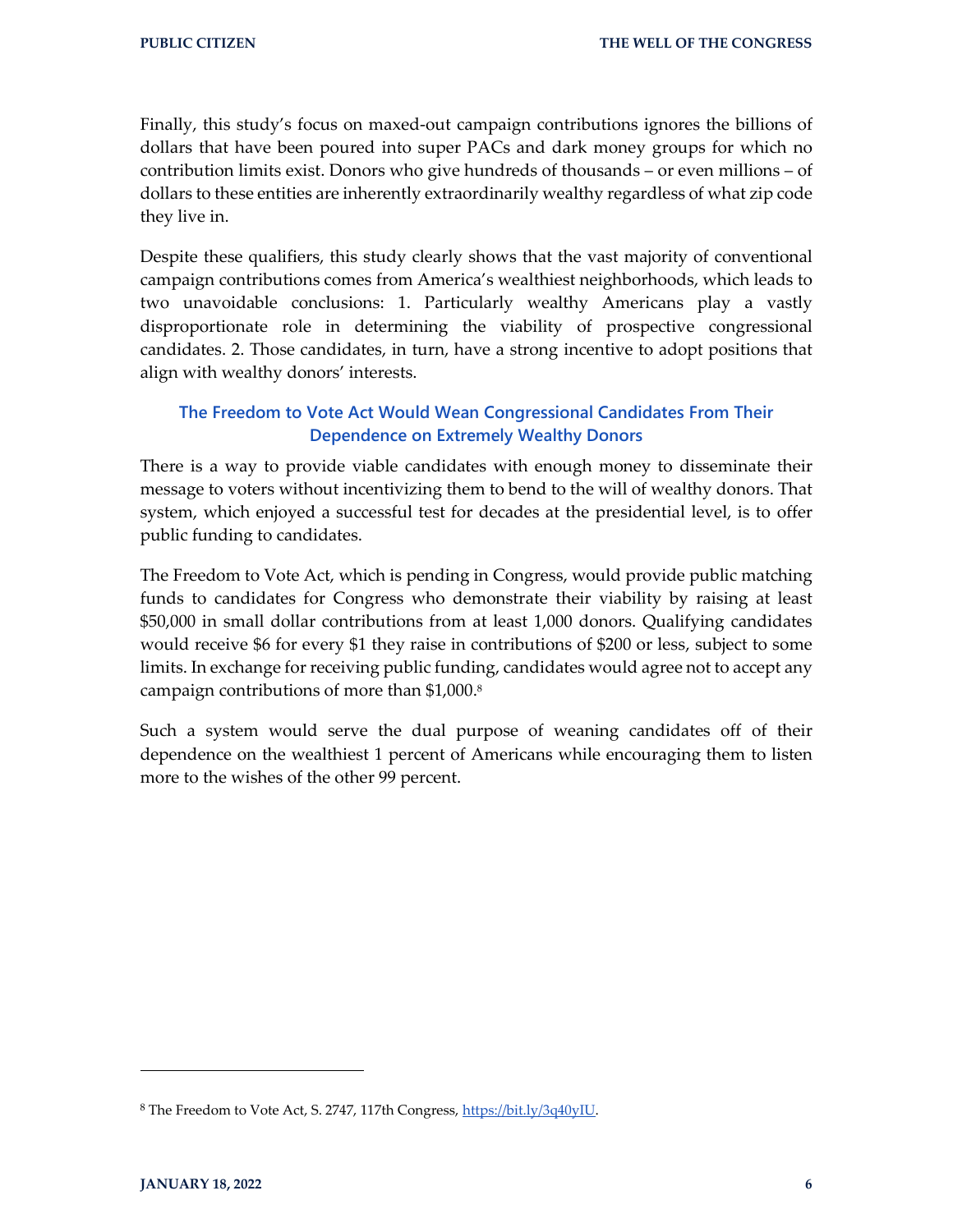# **I. A Minuscule Slice of the Population Fuels the Campaigns of Congressional Candidates**

While campaign contributions play a major role in determining the outcomes of our elections, only a tiny percentage of Americans are significantly involved in this process.

About 60 percent of the campaign contributions that winning congressional candidates received in the 2020 elections came from donors giving more than \$200. These "large donors," whose contributions must be reported to the Federal Election Commission, made up only about one-third of 1 percent of voting age Americans in 2020.9

As stunning as it may be that such a tiny percentage of Americans play such a significant role in deciding elections, a much smaller slice of the population exerts an even more disproportionate influence.

About 40 percent of the money that congressional candidates receive from large donors comes from those who give the maximum amount. Only about 85,000 people, 10 comprising about 1/33rd of 1 percent of voting age Americans, made a maxed-out contribution to a candidate for Congress in 2020. [Figure 1]

 $9$  This calculation refers to instances in which a donor gave more than \$200 to a single candidate for Congress in a single-contribution. Cases in which a donor gave more than \$200 through multiple sub-\$200 contributions were not captured. The campaign finance organization OpenSecrets estimates that about 720,000 individuals gave more than \$200 in a single contribution to at least one congressional candidate in the 2020 election cycle. (E-mail from OpenSecrets to author (Jan. 12, 2022).)

 $10$  This calculation is based on a count of unique names within single zip codes making a maxed-out contribution to a candidate for Congress. This methodology likely results in an overcount because cases of individual donors giving under slightly different names (such as Phil and Phillip) or giving under different zip codes are counted as separate donors. But whether there were 85,000 maxed-out donors or, perhaps, 5 or 10 percent fewer does not change the general findings of this study, which is focused on the number of maxedout contributions, not the number of discrete maxed-out contributors.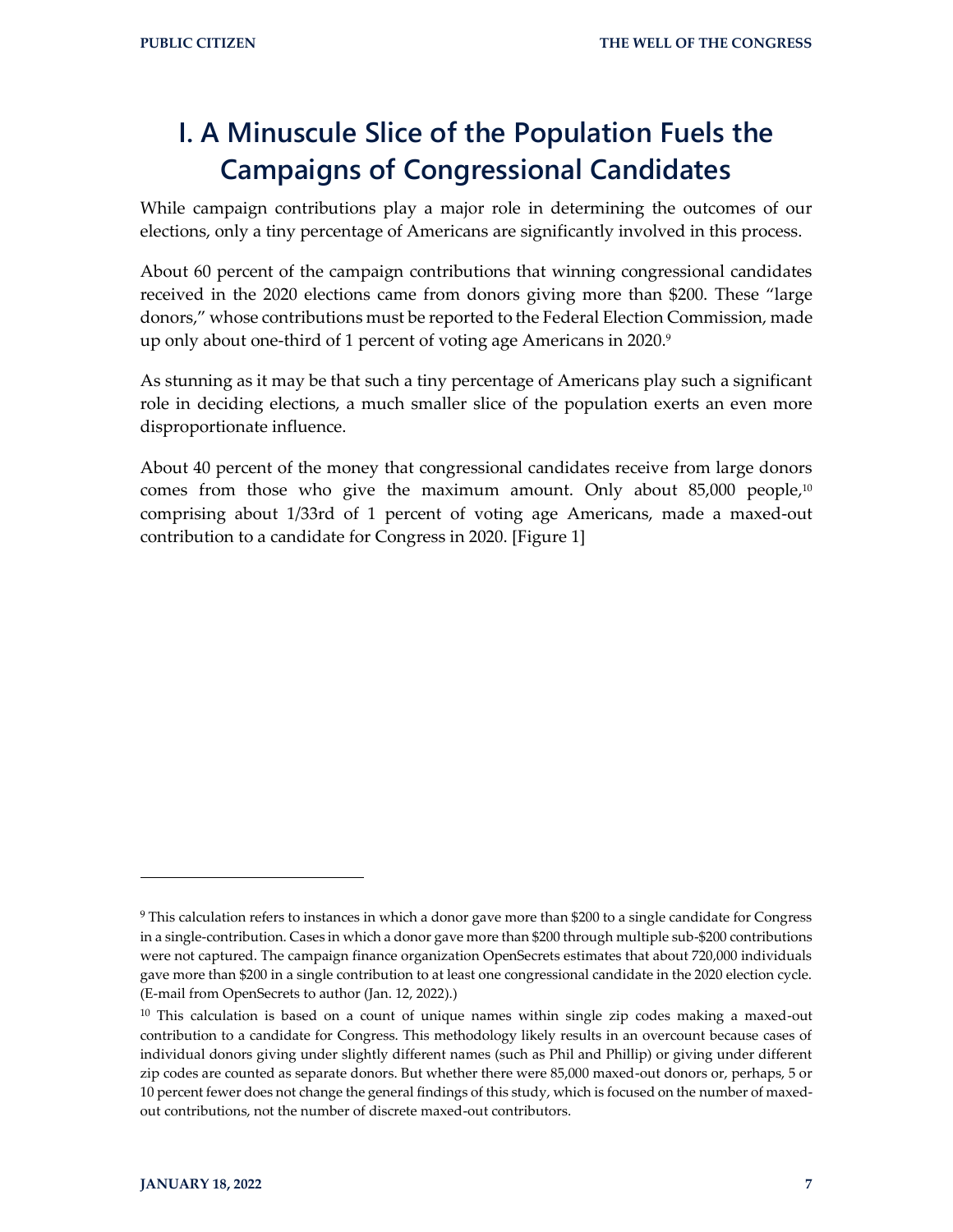#### Figure 1: Who Elects the People's Congress?

There were 256 million voting age Americans at the time of the 2020 elections.



About 720,000 Americans, representing 0.3% of the voting age population, contributed more than \$200 to a candidate for Congress in 2020. These "large contributors," whose identities must be publicly disclosed, account for a majority of money given to candidates for Congress.



About 85,000 Americans, representing 1/33 of 1% of the voting age population, contributed the maximum amount of \$2,800 to at least one congressional candidate in 2020. These donors accounted for 38% of money given to candidates for Congress by large contributors in 2020.



Maxed-out contributions overwhelmingly come from the nation's wealthiest neighborhoods. More than two-thirds of all maxed-out contributions to candidates for Congress in the 2016 to 2020 election cycles came from households in the top income decile, meaning the wealthiest 10 percent of zip codes by average income. [See Table 1, which is depicted graphically in Figure 2]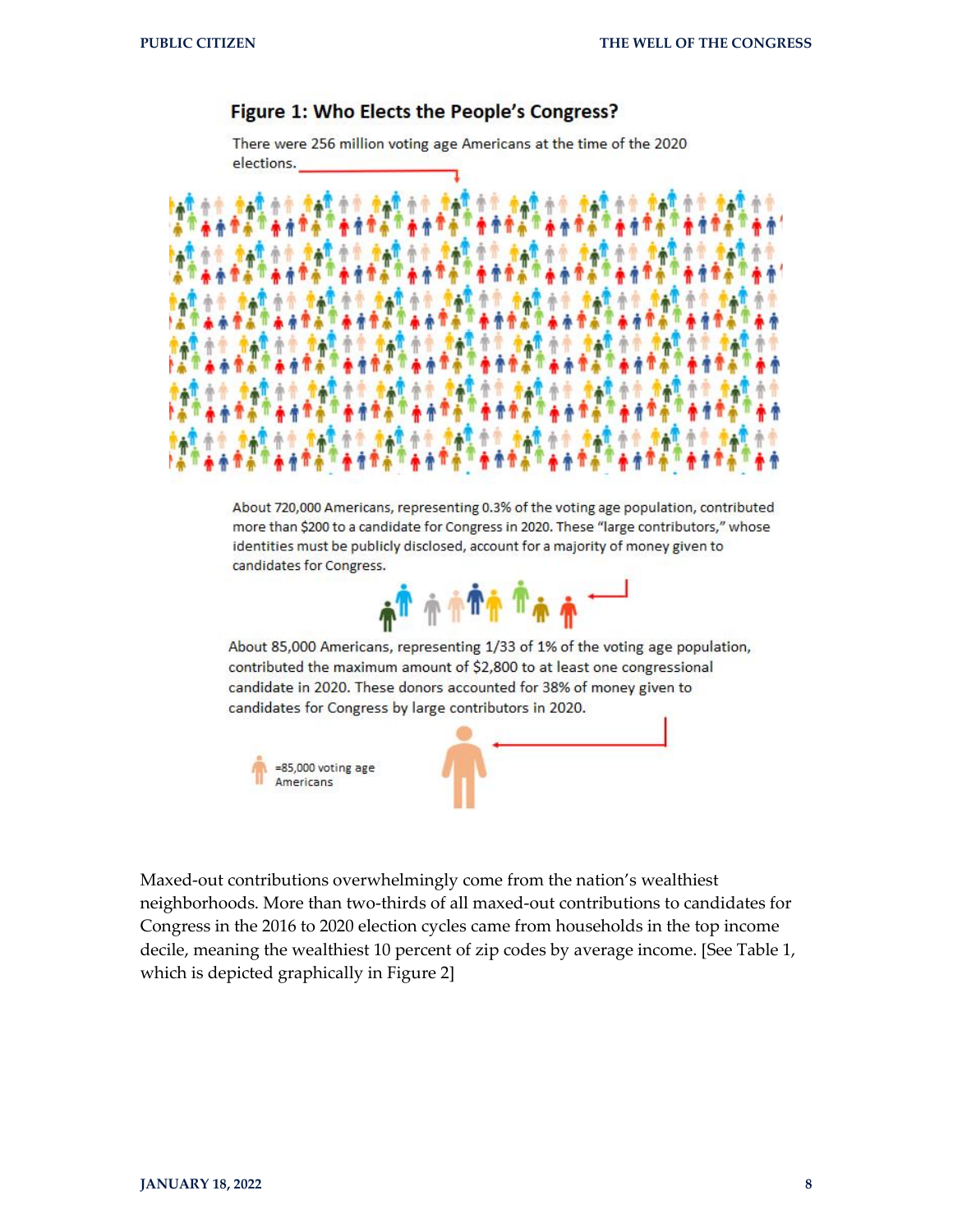| Decile of<br>Zip Code by<br>Average<br>Income | <b>Average Household</b><br>Income | <b>Total Maximum</b><br><b>Contributions</b><br>(in millions) | % Share of All Max<br><b>Contributions</b> | % Share of Population |
|-----------------------------------------------|------------------------------------|---------------------------------------------------------------|--------------------------------------------|-----------------------|
| 1                                             | \$151,392                          | \$1,028.4                                                     | 67.4%                                      | 17.1%                 |
| $\overline{2}$                                | \$104,347                          | \$174.0                                                       | 11.4%                                      | 15.3%                 |
| 3                                             | \$88,322                           | \$95.8                                                        | 6.3%                                       | 12.4%                 |
| 4                                             | \$79,084                           | \$58.9                                                        | 3.9%                                       | 10.3%                 |
| 5                                             | \$72,685                           | \$40.6                                                        | 2.7%                                       | 8.9%                  |
| 6                                             | \$67,243                           | \$39.0                                                        | 2.6%                                       | 8.6%                  |
| $\overline{7}$                                | \$62,275                           | \$30.6                                                        | 2.0%                                       | 8.4%                  |
| 8                                             | \$57,339                           | \$24.7                                                        | 1.6%                                       | 7.2%                  |
| 9                                             | \$51,063                           | \$19.0                                                        | 1.2%                                       | 6.7%                  |
| 10                                            | \$39,498                           | \$13.7                                                        | 0.9%                                       | 5.0%                  |
| $n/a^*$                                       | n/a                                | \$101.9                                                       | Not calculated                             | n/a                   |
| Total                                         | --                                 | \$1,626.7                                                     | 100%                                       | 100%                  |

#### **Table 1: Maxed-out Contributions to Candidates for Congress by Income Decile of Zip Code (2016 to 2020 Election Cycles)**

\* Income data and/or population is not available for some zip codes. See Methodology.



#### **Figure 2: Share of Aggregate Maximum Contributions by Income Decile of Zip Code**

The discrepancy between deciles illustrated in Table 1 and Figure 2 is somewhat exaggerated because wealthier zip codes tend to have bigger populations than poorer ones, likely because wealthier zip codes are often in urban areas. The 1st income decile accounts for 17.1 percent of the population, while the 10th income decile accounts for only 5 percent.

But after adjusting for population, the wealthiest decile still accounts for an overwhelming share.

On a per-person basis, maxed-out contributions from the wealthiest decile were more than 5 times greater than those from the secondwealthiest decile, and more than 20 times greater than both the 9th and 10th deciles. [Table 2]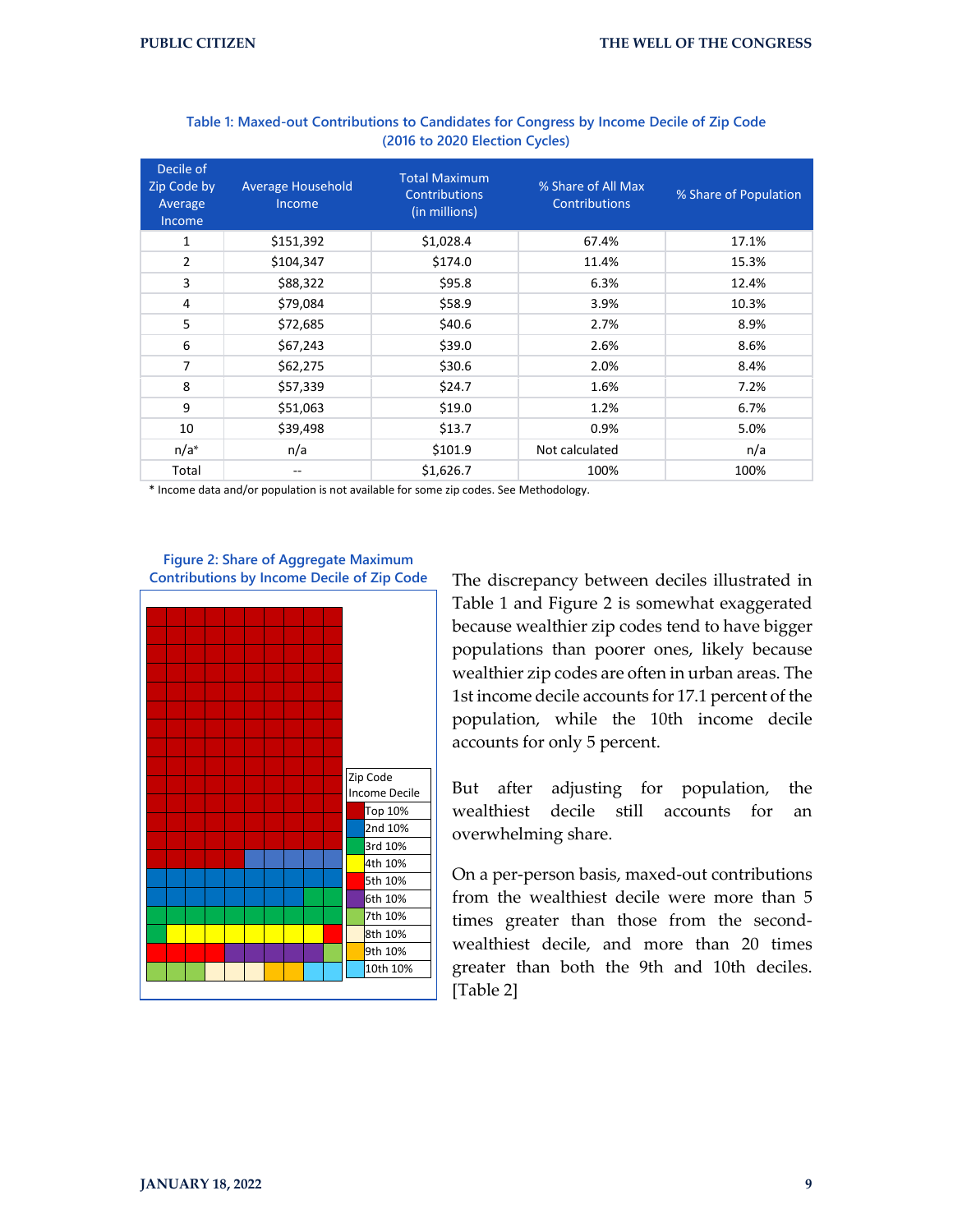| Income<br><b>Decile</b> | <b>Max Contributions Per</b><br>Person | Ratio of Top Decile to<br><b>Other Deciles</b> |
|-------------------------|----------------------------------------|------------------------------------------------|
| 1                       | \$18.34                                |                                                |
| $\overline{2}$          | \$3.48                                 | 5.3                                            |
| 3                       | \$2.36                                 | 7.8                                            |
| 4                       | \$1.75                                 | 10.5                                           |
| 5                       | \$1.39                                 | 13.2                                           |
| 6                       | \$1.38                                 | 13.3                                           |
| 7                       | \$1.12                                 | 16.4                                           |
| 8                       | \$1.04                                 | 17.6                                           |
| 9                       | \$0.86                                 | 21.2                                           |
| 10                      | \$0.83                                 | 22.0                                           |

| Table 2: Ratio of Per Capita Maxed-out Contributions of |
|---------------------------------------------------------|
| <b>Top Income Decile to Other Deciles</b>               |

Even within the wealthiest 10 percent of zip codes, the disparity in giving is enormous.

Zip codes in top 1 percent of household income made \$388 million in maxed-out contributions to candidates for Congress in the last three election cycles, accounting for more than a quarter of all maxed-out contributions made by the entire country.

The top 1 percentile's share was nearly double the maxed-out contributions from zip codes in the second wealthiest percentile. Zip codes in just the top four income percentiles, in turn, accounted for more than half of all maxed-out contributions, nationwide. [Table 3 and Figure 3]

| Percentile<br>of Zip<br>Code by Average<br>Income | Average<br><b>Household Income</b> | <b>Total Max</b><br><b>Contributions</b><br>(in millions) | % Share<br>of All Max<br><b>Contributions</b> | % Share<br>of Population |
|---------------------------------------------------|------------------------------------|-----------------------------------------------------------|-----------------------------------------------|--------------------------|
| Top $1%$                                          | \$254,916                          | \$388.3                                                   | 25.5%                                         | 1.2%                     |
| 2%                                                | \$192,810                          | \$194.9                                                   | 12.8%                                         | 1.6%                     |
| 3%                                                | \$169,154                          | \$106.7                                                   | 7.0%                                          | 1.6%                     |
| 4%                                                | \$155,130                          | \$75.9                                                    | 5.0%                                          | 1.8%                     |
| 5%                                                | \$145,522                          | \$63.9                                                    | 4.2%                                          | 1.8%                     |
| 6%                                                | \$137,455                          | \$49.1                                                    | 3.2%                                          | 1.9%                     |
| 7%                                                | \$131,800                          | \$38.1                                                    | 2.5%                                          | 1.7%                     |
| 8%                                                | \$126,872                          | \$44.2                                                    | 2.9%                                          | 1.9%                     |
| 9%                                                | \$122,370                          | \$29.7                                                    | 1.9%                                          | 1.8%                     |
| 10%                                               | \$118,398                          | \$37.7                                                    | 2.5%                                          | 1.8%                     |
| 11 to 100%                                        | \$74,948                           | \$496.3                                                   | 32.6%                                         | 82.9%                    |
| n/a                                               | n/a                                | \$101.9                                                   | Not calculated                                | n/a                      |
| Total                                             |                                    | \$1,626.7                                                 | 100%                                          | 100%                     |

**Table 3: Maxed-out Contributions to Candidates for Congress by Income Percentile of Zip Code (2016 to 2020 Election Cycles)**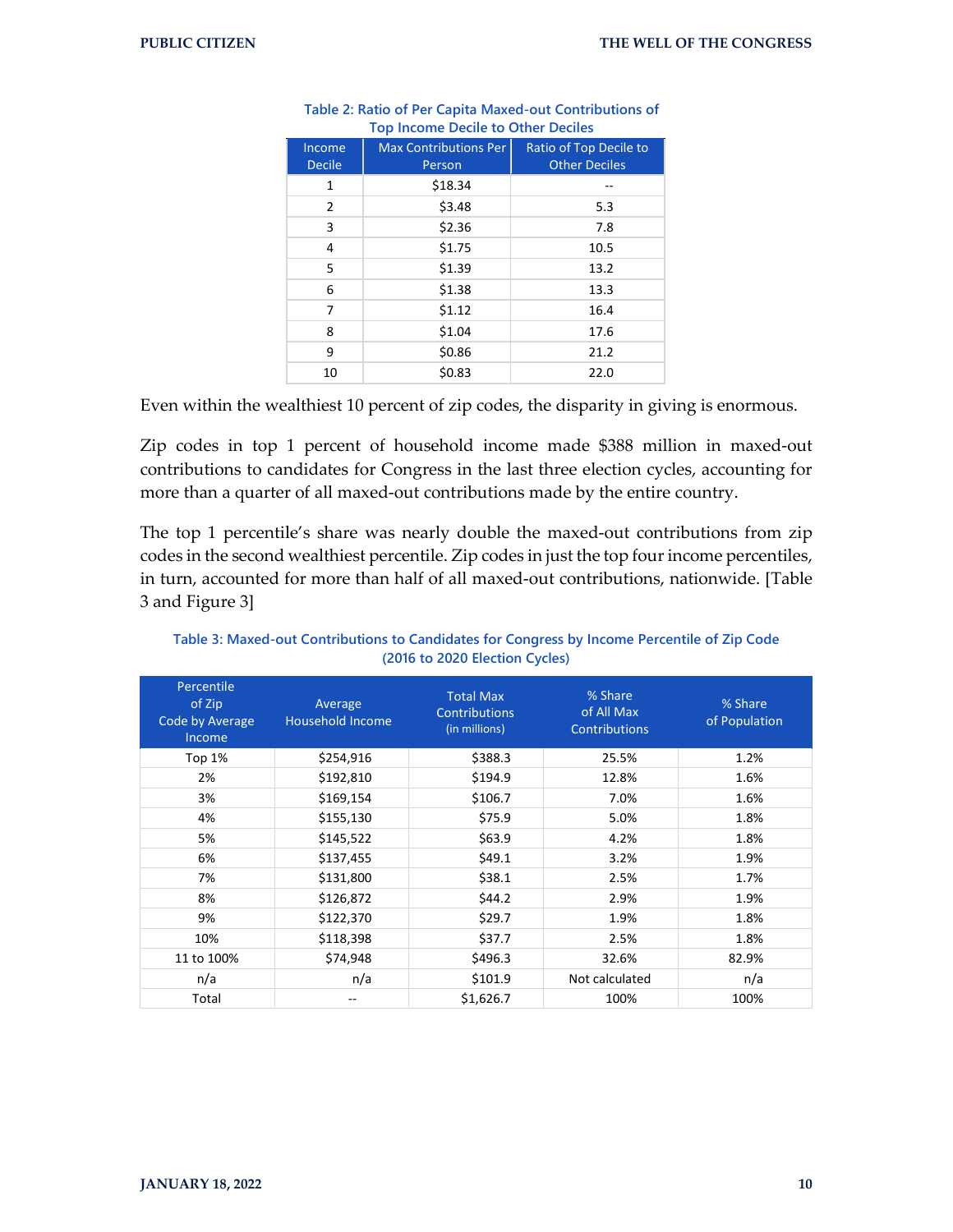

The ratio of contributions between the wealthiest 1 percent of zip codes to other zip codes in the top decile appears even greater after adjusting for population.

Per capita contributions from the wealthiest 1 percent of zip codes were 2.7 times greater than zip codes in the 2nd percentile, 16 times greater than those in the 10th percentile, and more than 50 times higher than those in the 11th to 100th percentiles. [Table 4]

|                 | continuations of top medine reference |                          |
|-----------------|---------------------------------------|--------------------------|
| Income          | <b>Max</b>                            | <b>Ratio of Top</b>      |
| Percentile of   | <b>Contributions</b>                  | Percentile to            |
| Zip Code        | <b>Per Person</b>                     | <b>Other Percentiles</b> |
| 1st             | \$100.45                              |                          |
| 2 <sub>nd</sub> | \$37.00                               | 2.7                      |
| 3rd             | \$19.98                               | 5.0                      |
| 4th             | \$12.90                               | 7.8                      |
| 5th             | \$11.06                               | 9.1                      |
| 6th             | \$7.98                                | 12.6                     |
| 7th             | \$7.00                                | 14.3                     |
| 8th             | \$7.04                                | 14.3                     |
| 9th             | \$4.91                                | 20.5                     |
| 10th            | \$6.26                                | 16.1                     |
| 11th to 100th   | \$1.83                                | 54.9                     |

#### **Table 4: Ratio of Per Capita Maximum Contributions of Top Income Percentile**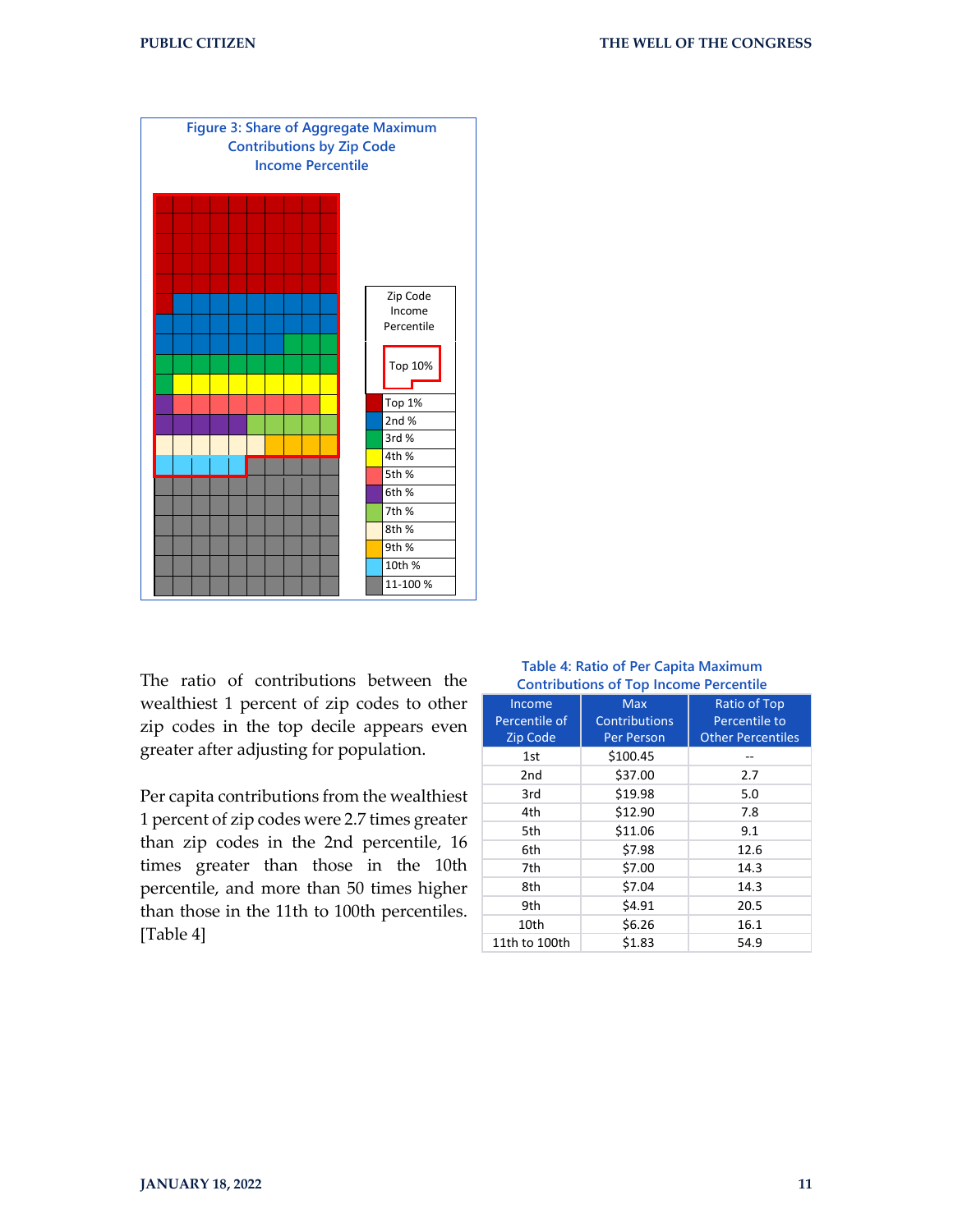About 92 percent of maxed-out contributions from zip codes in the top income percentile came from 10 states plus the District of Columbia. More than 55 percent came from New York and California. [Table 5]

The dominance of New York and California in maxed-out contributions from the top income percentile of zip codes is partly due to those states' large populations and the prevalence of wealthy neighborhoods within them.

But a similar group of states appear at the top after adjusting for population and including all income percentiles. New York ranks second in per capita giving across all zip codes. California ranks sixth.

Washington, D.C., which does not have a voting representative in the U.S. House or Senate, overwhelmingly ranks first in per capita maximum contributions, giving 3.5 times as much per person as any state. [Table 6]

Partly because its zip codes have high populations, New York City dominates the list of zip codes giving the most in maxed-out contributions. Eight of the top 10 zip codes in total maxed-out

**Table 5: Maxed-out Contributions From Zip Codes With Incomes in the Top 1 Percentile Nationally, by State (counting the District of Columbia as a state)**

| Rank | <b>State</b>           | <b>Maxed Out</b><br><b>Contributions</b> | <b>Percent of All</b><br>Maxed-Out<br>Contributions |
|------|------------------------|------------------------------------------|-----------------------------------------------------|
| 1    | New York               | \$108,804,673                            | 28.0%                                               |
| 2    | California             | \$107,863,653                            | 27.8%                                               |
| 3    | Texas                  | \$23,798,663                             | 6.1%                                                |
| 4    | Massachusetts          | \$21,868,744                             | 5.6%                                                |
| 5    | Connecticut            | \$18,392,213                             | 4.7%                                                |
| 6    | <b>Illinois</b>        | \$17,260,264                             | 4.5%                                                |
| 7    | Maryland               | \$14,318,265                             | 3.7%                                                |
| 8    | New Jersey             | \$13,763,901                             | 3.6%                                                |
| 9    | Virginia               | \$11,478,691                             | 3.0%                                                |
| 10   | Florida                | \$10,949,242                             | 2.9%                                                |
| 11   | Washington, D.C.       | \$9,297,352                              | 2.4%                                                |
|      | <b>Rest of Country</b> | \$30,455,253                             | 7.8%                                                |

#### **Table 6: Maxed-Out Contributions by State Per Person, All Zip Codes**

| \$25,826,059<br>\$37.65<br>Washington, D.C.<br>1<br>\$10.60<br>2<br>\$206,984,549<br>New York<br>3<br>\$9.77<br>Massachusetts<br>\$66,751,967<br>\$7,511,017<br>\$7.15<br>4<br>Montana<br>\$6.94<br>5<br>\$24,754,520<br>Connecticut | Rank | <b>State</b> | Maxed-Out<br><b>Contributions</b> | Maxed-<br>Out<br><b>Contribs</b><br>Per<br>Person |
|--------------------------------------------------------------------------------------------------------------------------------------------------------------------------------------------------------------------------------------|------|--------------|-----------------------------------|---------------------------------------------------|
|                                                                                                                                                                                                                                      |      |              |                                   |                                                   |
|                                                                                                                                                                                                                                      |      |              |                                   |                                                   |
|                                                                                                                                                                                                                                      |      |              |                                   |                                                   |
|                                                                                                                                                                                                                                      |      |              |                                   |                                                   |
|                                                                                                                                                                                                                                      |      |              |                                   |                                                   |
|                                                                                                                                                                                                                                      | 6    | California   | \$269,083,666                     | \$6.86                                            |
| \$6.41<br>\$19,063,269<br>7<br>Nevada                                                                                                                                                                                                |      |              |                                   |                                                   |
| \$3,266,627<br>\$5.64<br>8<br>Wyoming                                                                                                                                                                                                |      |              |                                   |                                                   |
| 9<br>Florida<br>\$115,232,353<br>\$5.52                                                                                                                                                                                              |      |              |                                   |                                                   |
| \$5.46<br>10<br>Colorado<br>\$30,593,049                                                                                                                                                                                             |      |              |                                   |                                                   |
| \$3.36<br>\$755,744,073<br>Rest of country                                                                                                                                                                                           |      |              |                                   |                                                   |

**(counting the District of Columbia as a state)**

contributions from are in New York City, and in the Manhattan borough, specifically.

The Manhattan zip code of former President Donald Trump's Trump Tower (10222) and the Palm Beach, Fla., zip code of Trump's Mar-a-Lago club (33480) ranked 2nd and 5th nationally in total maxed-out contributions out of nearly 32,000 zip codes analyzed. Beverly Hills 90210, the namesake of the 1990s television show, ranked 19th. [Table 7]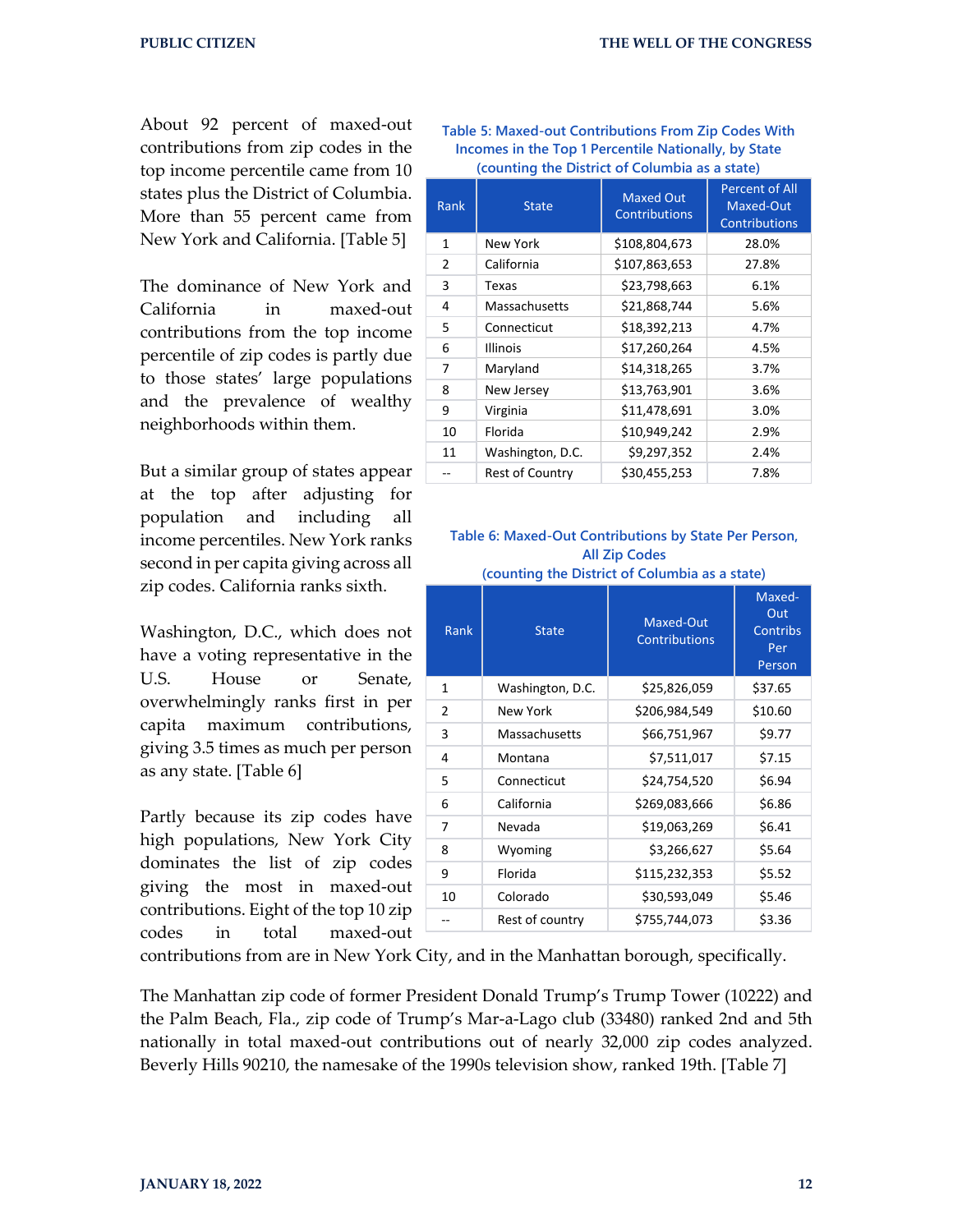|                |                 |                 |                      | Per Capita      | <b>Total</b> |
|----------------|-----------------|-----------------|----------------------|-----------------|--------------|
| Rank           | <b>Zip Code</b> | <b>State</b>    | <b>Jurisdiction</b>  | <b>Max</b>      | <b>Max</b>   |
|                |                 |                 |                      | <b>Contribs</b> | Contribs     |
| $\mathbf{1}$   | 10024           | New York        | NYC (Manhattan)      | \$251           | \$14,569,100 |
| $\overline{2}$ | 10022           | New York        | NYC (Manhattan)      | \$412           | \$12,833,500 |
| 3              | 10023           | <b>New York</b> | NYC (Manhattan)      | \$196           | \$12,250,192 |
| 4              | 10021           | New York        | NYC (Manhattan)      | \$275           | \$12,161,484 |
| 5              | 33480           | Florida         | Palm Beach           | \$966           | \$9,693,442  |
| 6              | 94301           | California      | Santa Clara          | \$550           | \$9,127,450  |
| 7              | 10128           | <b>New York</b> | NYC (Manhattan)      | \$135           | \$7,938,250  |
| 8              | 10019           | New York        | NYC (Manhattan)      | \$170           | \$7,731,500  |
| 9              | 10011           | <b>New York</b> | NYC (Manhattan)      | \$151           | \$7,556,800  |
| 10             | 10065           | <b>New York</b> | NYC (Manhattan)      | \$246           | \$7,261,750  |
| 11             | 94027           | California      | Atherton             | \$967           | \$7,172,778  |
| 12             | 10028           | New York        | NYC (Manhattan)      | \$142           | \$6,649,091  |
| 13             | 10075           | New York        | NYC (Manhattan)      | \$293           | \$6,529,090  |
| 14             | 02138           | Massachusetts   | Middlesex County     | \$162           | \$6,252,121  |
| 15             | 77019           | Texas           | Houston              | \$280           | \$6,177,005  |
| 16             | 75205           | Texas           | <b>Dallas</b>        | \$231           | \$5,756,343  |
| 17             | 20815           | Maryland        | Chevy Chase          | \$186           | \$5,700,441  |
| 18             | 90067           | California      | Los Angeles          | \$2,342         | \$5,685,340  |
| 19             | 90210           | California      | <b>Beverly Hills</b> | \$288           | \$5,562,246  |
| 20             | 22101           | Virginia        | McLean               | \$186           | \$5,558,241  |

**Table 7: Top 20 Zip Codes by Per Capita Total Maxed-out Contributions**

We also ranked zip codes by their maxed-out contributions on a per capita basis. For this comparison, we excluded those that had populations of less than 1,000 because small zip codes are prone to wide swings based on the contributions of just a few people. About 23,000 zip codes out of nearly 32,000 included in this study had populations of at least 1,000.

Of the 20 zip codes with the highest per capita maxed-out contributions, seven were in California, and all but one of those was in Northern California. Boston and Chicago each had three zip codes in the top 20, while Washington, D.C., had two. The zip codes including Mar-a-Lago and Trump Tower ranked 5th and 16th, respectively, in per capita maxed-out contributions. [Table 8]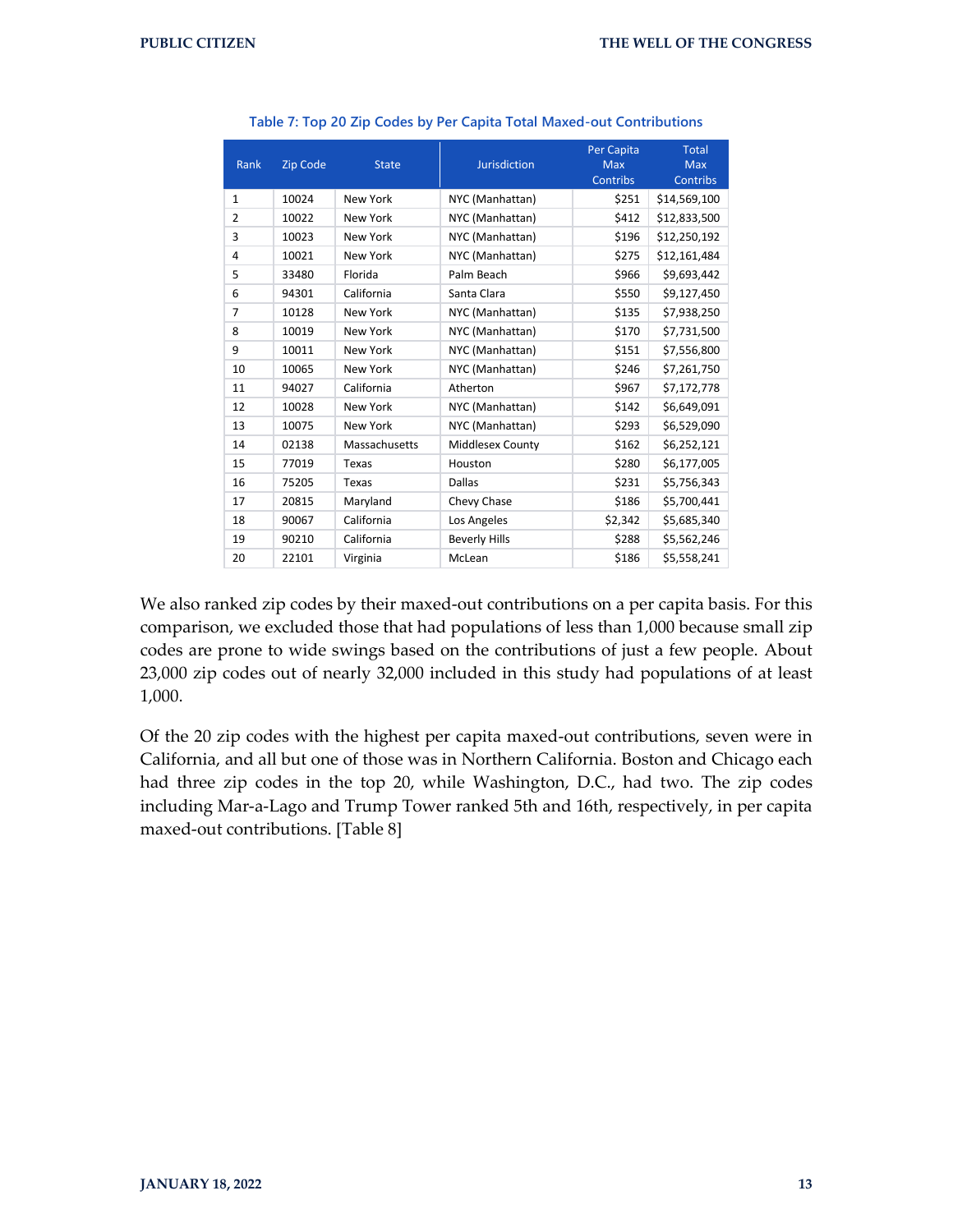| Per<br>Capita<br>Rank | <b>Zip Code</b> | <b>State</b>    | <b>Jurisdiction</b> | <b>Total Max</b><br><b>Contribs</b> | Per Capita<br><b>Max</b><br><b>Contribs</b> |
|-----------------------|-----------------|-----------------|---------------------|-------------------------------------|---------------------------------------------|
| $\mathbf{1}$          | 90067           | California      | Los Angeles         | \$5,685,340                         | \$2,342                                     |
| $\overline{2}$        | 60602           | <b>Illinois</b> | Chicago             | \$1,779,600                         | \$1,554                                     |
| 3                     | 60603           | <b>Illinois</b> | Chicago             | \$1,048,500                         | \$997                                       |
| 4                     | 94027           | California      | Atherton            | \$7,172,778                         | \$967                                       |
| 5                     | 33480           | Florida         | Palm Beach          | \$9,693,442                         | \$966                                       |
| 6                     | 02199           | Massachusetts   | Boston              | \$1,059,500                         | \$916                                       |
| $\overline{7}$        | 94111           | California      | San Francisco       | \$3,013,625                         | \$835                                       |
| 8                     | 60606           | <b>Illinois</b> | Chicago             | \$2,658,500                         | \$809                                       |
| 9                     | 02108           | Massachusetts   | Boston              | \$3,202,436                         | \$719                                       |
| 10                    | 94301           | California      | Palo Alto           | \$9,127,450                         | \$550                                       |
| 11                    | 20004           | Washington, D.C | Washington, D.C.    | \$893,600                           | \$465                                       |
| 12                    | 94957           | California      | Marin County        | \$542,600                           | \$445                                       |
| 13                    | 94028           | California      | San Mateo County    | \$3,117,888                         | \$438                                       |
| 14                    | 98039           | Washington      | Medina              | \$1,381,200                         | \$423                                       |
| 15                    | 02110           | Massachusetts   | <b>Boston</b>       | \$955,000                           | \$413                                       |
| 16                    | 10022           | New York        | New York            | \$12,833,500                        | \$412                                       |
| 17                    | 77046           | Texas           | Houston             | \$466,700                           | \$387                                       |
| 18                    | 06831           | Connecticut     | Greenwich           | \$5,509,600                         | \$378                                       |
| 19                    | 94129           | California      | San Francisco       | \$1,519,262                         | \$367                                       |
| 20                    | 20006           | Washington, D.C | Washington, D.C     | \$988,200                           | \$356                                       |

| Table 8: Top 20 Zip Codes by Per Capita Maxed-out Contributions |
|-----------------------------------------------------------------|
| (including only Zip codes with at least 1,000 in population)    |

Nearly 65 percent of maxed-out contributions from New York State came from New York City. But that comparison does not fully illustrate the degree to which maximum contributions are concentrated.

Of \$152.8 million in maximum contributions furnished by the 179 New York City zip codes for which population and income data is available, \$139.6 million – more than 90 percent – came from just 23 zip codes that gave more than \$1 million. <sup>11</sup> All but one of those zip codes is in the borough of Manhattan.

The top-giving Manhattan zip codes on a per capita basis was the aforementioned 10022, which provided \$412 per person in maxed-out contributions in the past three election cycles. The residents of all Manhattan zip codes, combined, gave an average of \$86 per person in maxed-out contributions.

This contrasts starkly with New York City's other four boroughs, which gave an average of \$1.63 per person in maxed-out contributions. Among them, residents of Brooklyn gave \$2.90 per person; Staten Island, \$1.44; the Bronx, 82 cents; and Queens, 71 cents. [Figure 4]

<sup>&</sup>lt;sup>11</sup> This study does not include contributions from zip codes that do not have residential populations or for which, for other reasons, the U.S. Census does not furnish household income data.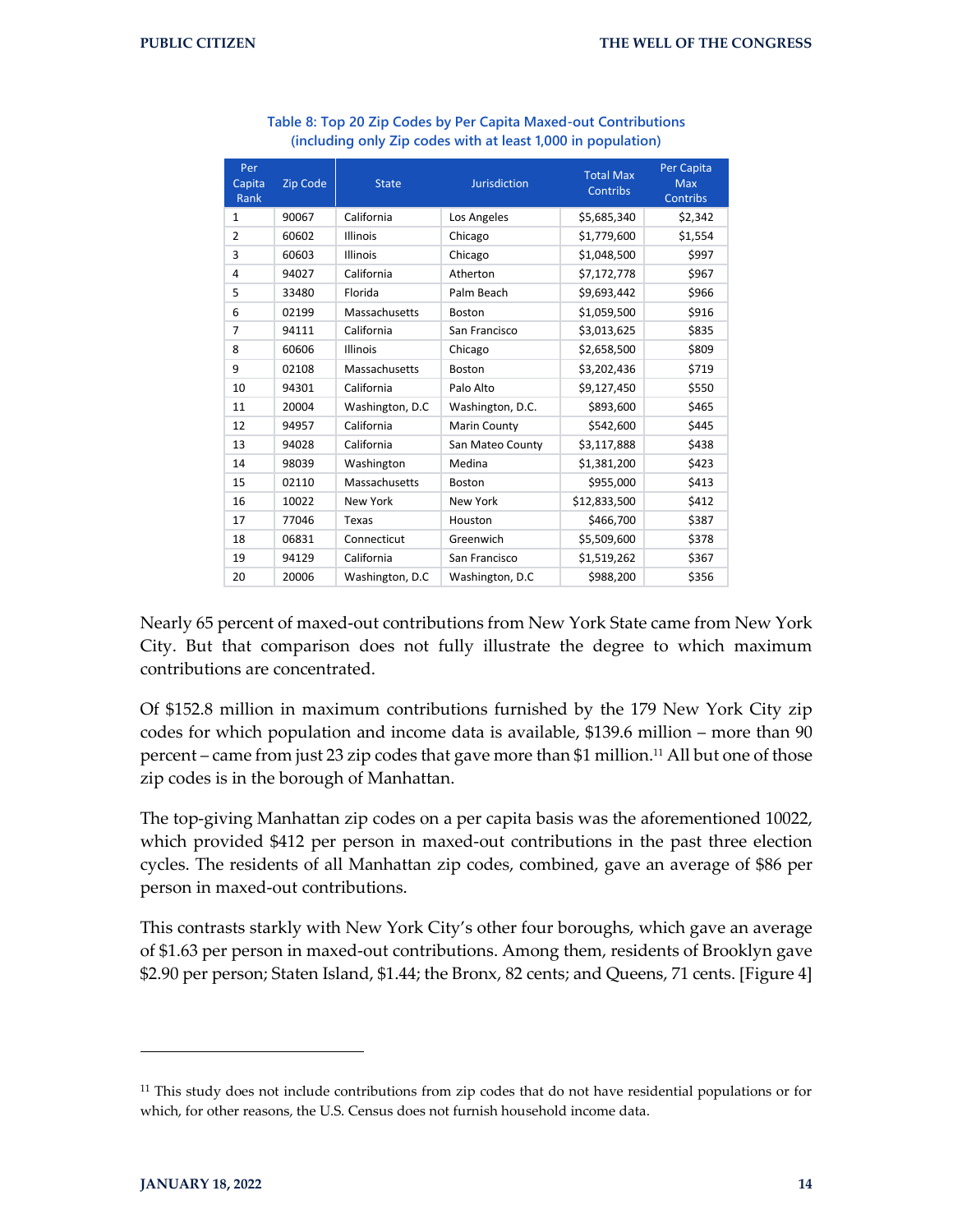

While Manhattan zip codes provided more than 50 times more per person in maxed-out contributions as the other New York boroughs, maxed-out contributions within the borough still contrasted dramatically by zip code. Contrasts in maxed-out contributions were correlated with significant differences in the Black and Hispanic populations.

For example, zip code 10024, on the Upper West Side, has a combined Black and Hispanic population of 14 percent, and gave \$251 per person in maxed-out contributions. Bordering zip code 10032 has a combined Black and Hispanic population of 86 percent, and gave just 56 cents per person in maxed-out contributions. In other words, the Upper West Side zip code provided nearly 450 times as much in per capita maxed-out contributions as the zip code with which it shares its northern border.

A similar but somewhat less stark contrast can be seen when comparing the northernmost Upper East Side Zip code with its neighbors to its north. None of Manhattan's nine northernmost zip codes gave more than \$3.33 a person. [Figure 5]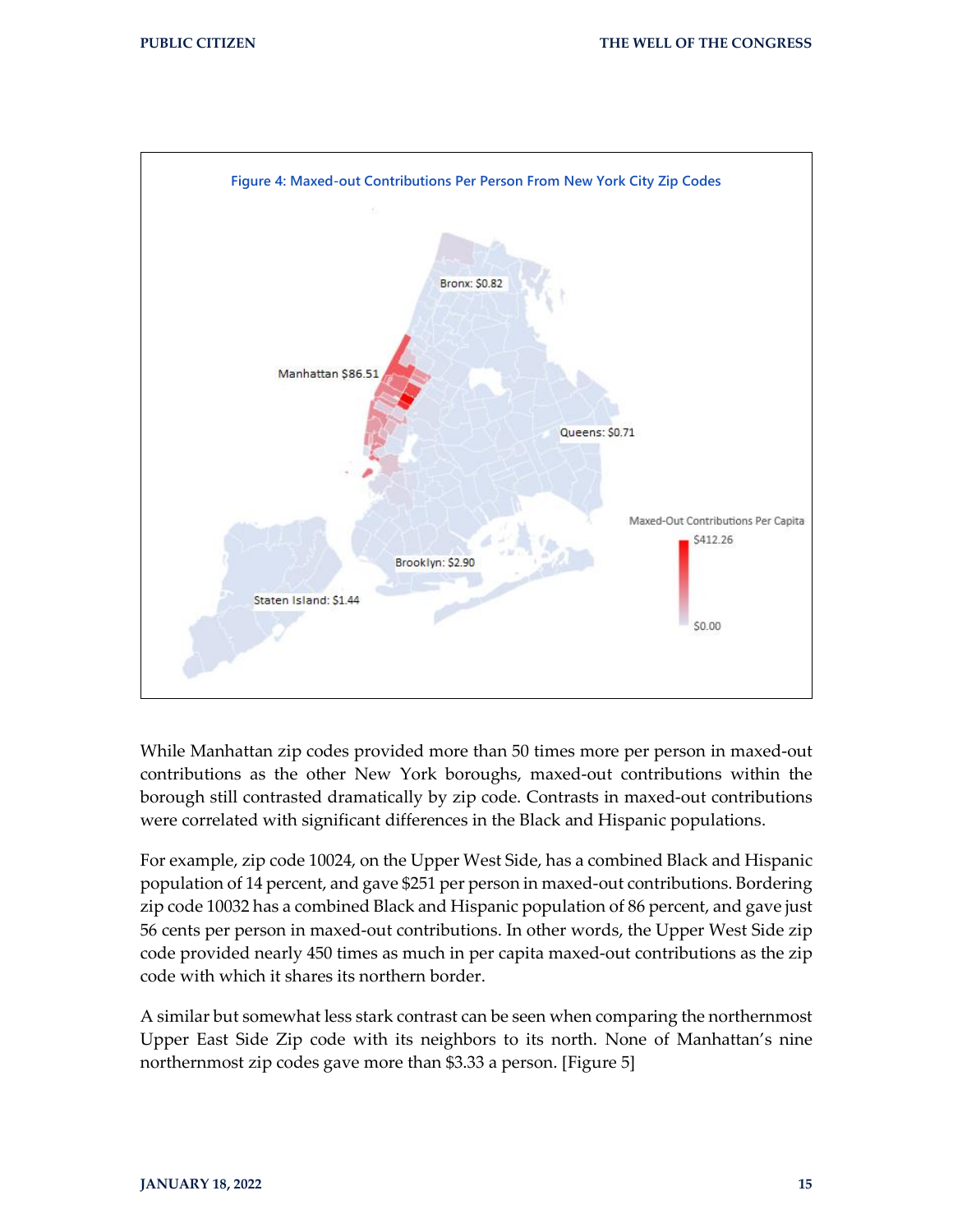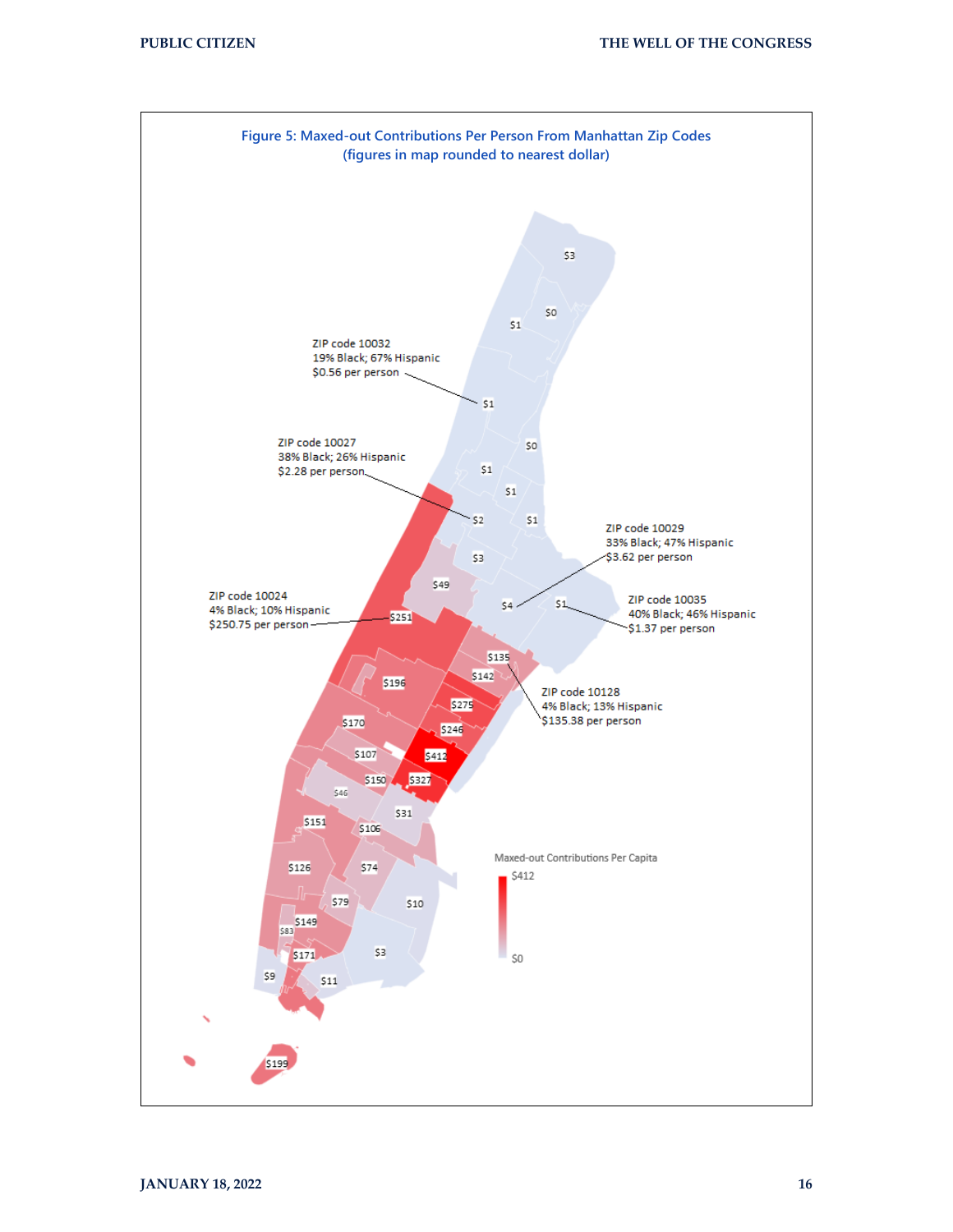Seventeen New York City zip codes, with an average population of more than 43,000 apiece, did not provide a single maxed-out contribution in the past three election cycles. All but two of the zip codes lacking a maxed-out contribution are in the Bronx or Queens.

It is common for entire zip codes not to furnish maxed-out contributions. Out of 31,868 zip codes, nationwide, that are covered in this study, only  $12,796 -$  or  $40$  percent – provided even one maximum contribution in the past three election cycles.

The likelihood of a zip code furnishing a maximum contribution is closely correlated with the wealth of the zip code.

Nearly 88 percent of zip codes in the top income percentile provided at least one maximum contribution from 2016 to 2020. Only a third of zip codes at the 50th percentile did so, and less than 9 percent of zip codes in the poorest 1 percentile did so. [Figure 6]



The correlation in Figure 6 is somewhat exacerbated by the fact that populations tend to be smaller in less wealthy zip codes. But the dominance of the wealthiest 1 percent of zip codes remains striking after adjusting for population. When per capita maxed-out contributions are charted by each income percentile, zip codes below the 10th percentile of average income barely register. [Figure 7]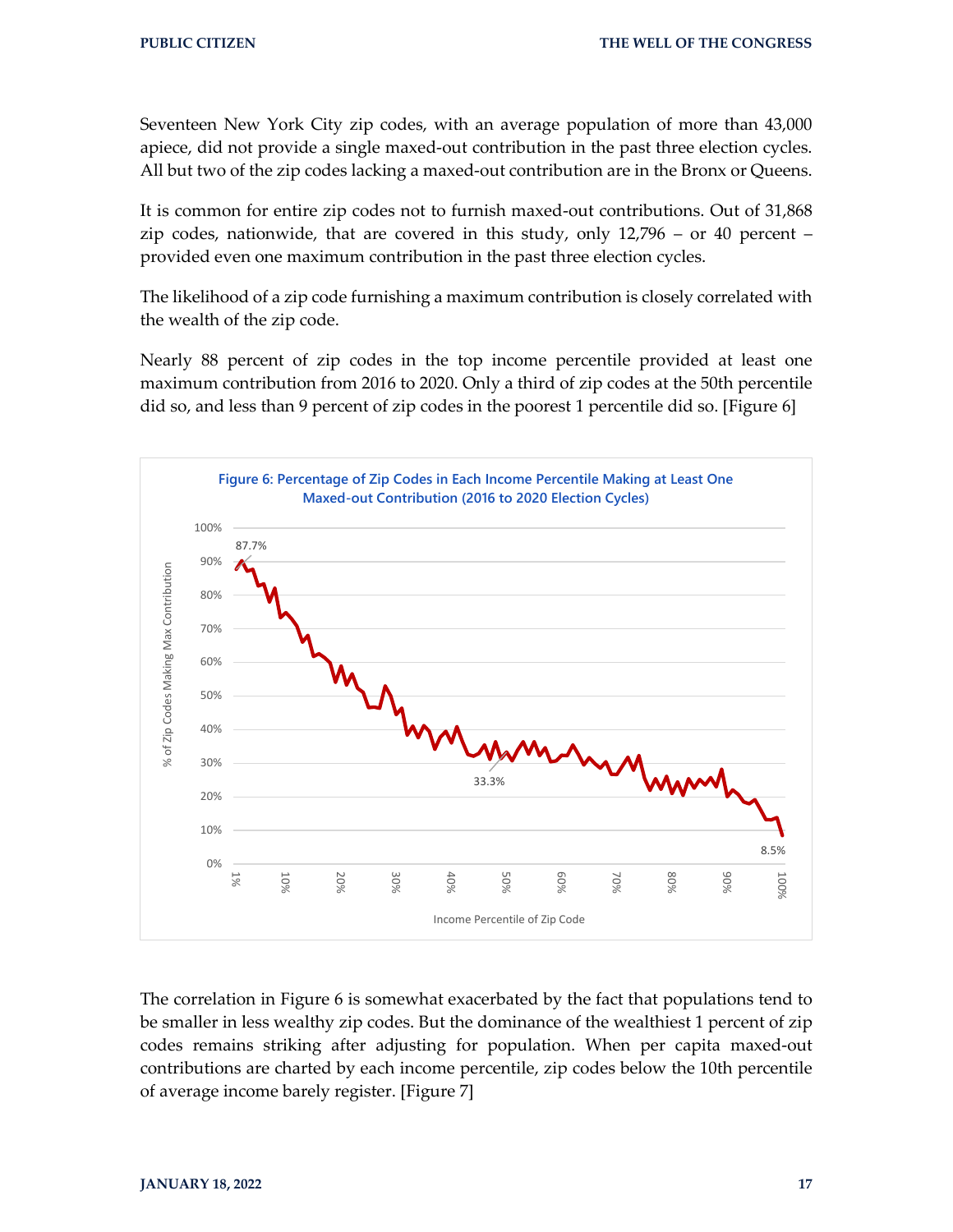

In Figure 7, above, differences in giving between most zip codes below the 10th income percentile are barely perceptible because giving from the wealthiest decile so dominates the others. But if the top decile is excluded, the resulting chart shows that giving is generally correlated with neighborhood wealth in income percentiles 11 to 100. Per capita maxed-out contributions steadily declined from \$6.26 per person at the 11th percentile to 79 cents per person at the 100th percentile. [Figure 8]



An exception to the general correlation between giving and zip code income percentile is apparent at income percentile 52 in Figure 8, above. It shows that giving from zip codes in the 52nd percentile, at \$3 per person, is more than double giving from zip codes in the surrounding income percentiles.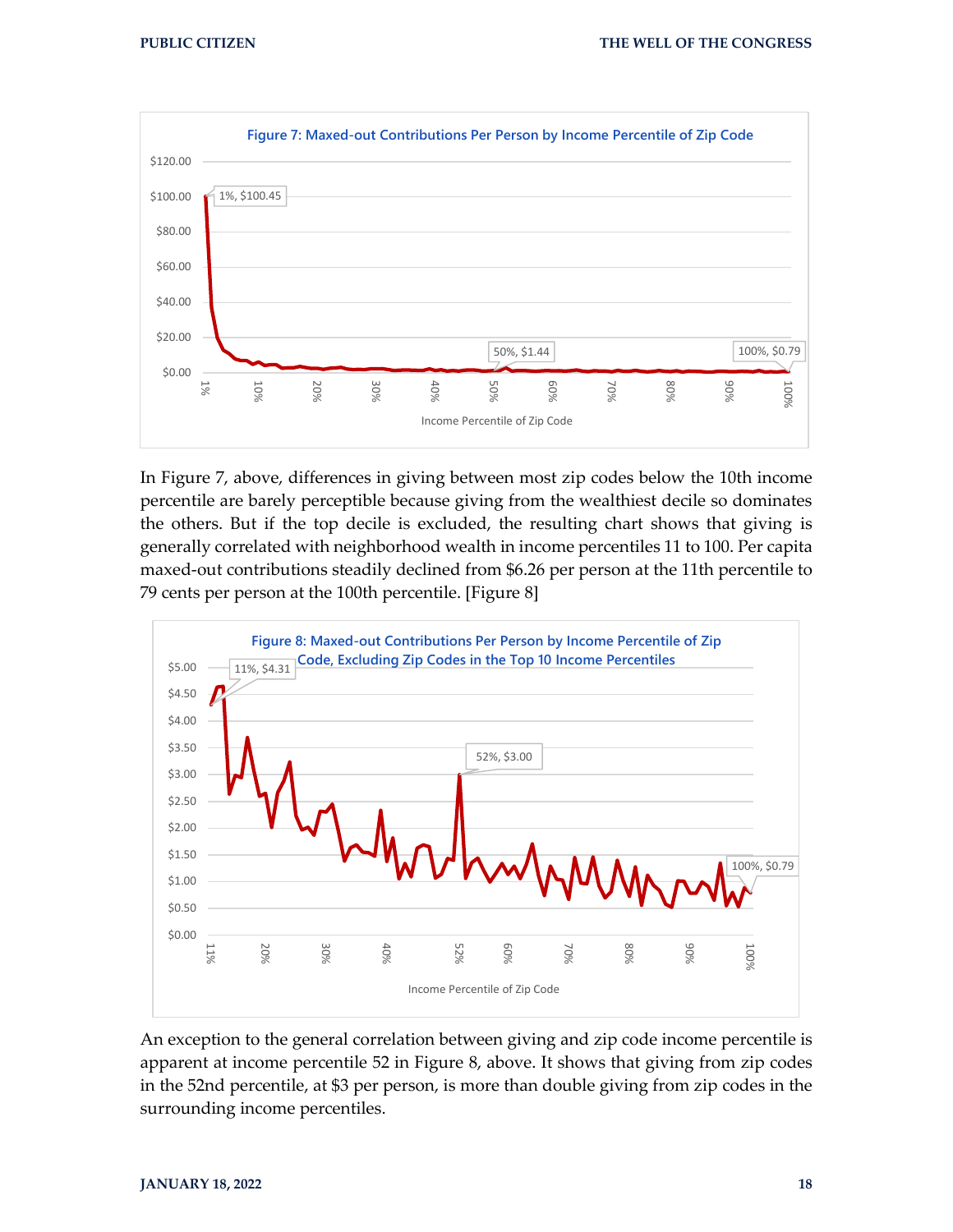That aberration is largely due to contributions by residents of zip code 49503 in Grand Rapids, Mich., and specifically from members of the DeVos family. These donors include Betsy DeVos, who was secretary of Education during the Trump administration.

About 20 DeVoses living in zip code 49503 combined to make \$2.8 million in maxed-out contributions to candidates for Congress from the 2016 to 2020 election cycles. They accounted for 37 percent of maxed-out contributions among the 2.4 million people living in zip codes in the 52nd income percentile.

If nobody but the DeVoses provided maxed-out contributions from zip code 49503, that zip code would still rank 76th out of nearly 32,000 zip codes nationwide in cumulative maxed-out contributions.

The maxed-out contributions that members of the DeVos family made to congressional candidates were dwarfed by contributions they made to party committees, judicial candidates and unrestricted super PACs. An organization that tracks political spending in Michigan found that members of the DeVos family contributed more than \$14 million to candidates, political parties and super PACs between 2015 and 2020.<sup>12</sup>

Members of the DeVos family have been political megadonors for decades. In 1997, Betsy DeVos acknowledged that members of the family do, indeed, expect something in exchange for their contributions.

"I have decided, however, to stop taking offense at the suggestion that we are buying influence. Now I simply concede the point. They are right. We do expect some things in return," DeVos wrote. "We expect to foster a conservative governing philosophy consisting of limited government and respect for traditional American virtues. We expect a return on our investment; we expect a good and honest government. Furthermore, we expect the Republican Party to use the money to promote these policies, and yes, to win elections."<sup>13</sup>

<sup>12</sup> Craig Mauger, *DeVos Family Made \$14 Million In Political Contributions In The Last 2 Years Alone*, MICHIGAN CAMPAIGN FINANCE NETWORK (Dec. 2, 2016)[, https://bit.ly/3q5siws.](https://bit.ly/3q5siws)

<sup>&</sup>lt;sup>13</sup> Andrew Ujifusa *See Betsy DeVos' Donations to Senators Who Will Oversee Her Confirmation*, EDWEEK (Dec, 1, 2016)[, https://bit.ly/3HJIb1l.](https://bit.ly/3HJIb1l)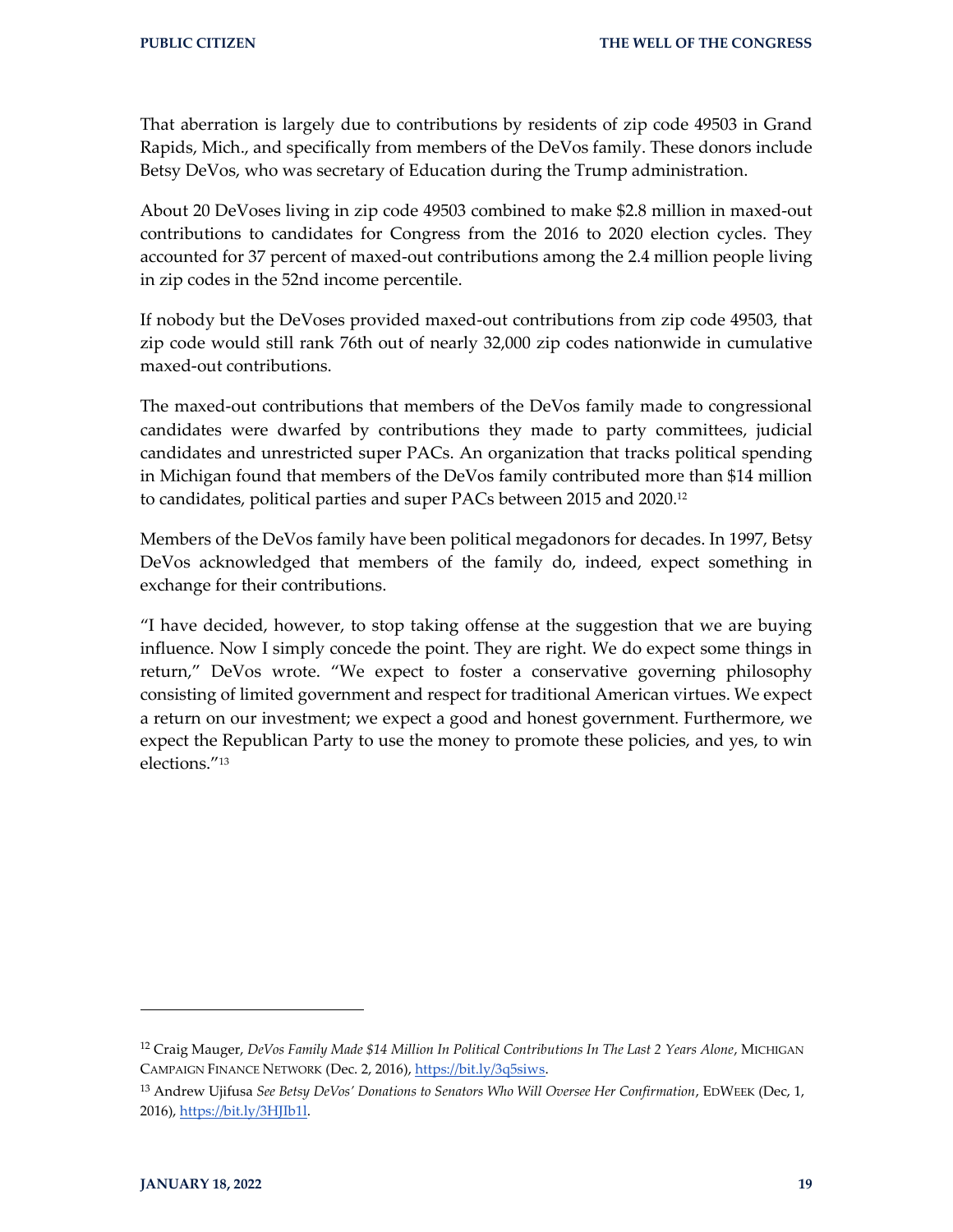# **II. Zip Codes With Large Populations of People of Color Provide Very Few Maximum Contributions**

The prevalence of maxed-out contributions is highly correlated with the racial composition of zip codes. Zip codes that consist of more than 50 percent of people identifying themselves as white (non-Hispanic) provided an average of \$5.97 per person in maxed-out contributions.

That was more than four times the maxed-out contributions given by people in zip codes with a majority Hispanic population and more than five times the amount given from zip codes with majority Black population. [Figure 9]



Consistent with the data in Figure 9, the maxed-out contributions are inversely proportional to the density of the Black population in a zip code. Zip codes with a Black population of no more than 5 percent gave an average of \$6.49 per person. Zip codes with a Black population greater than 90 percent gave just 33 cents per person in maxed-out contributions. [Figure 10]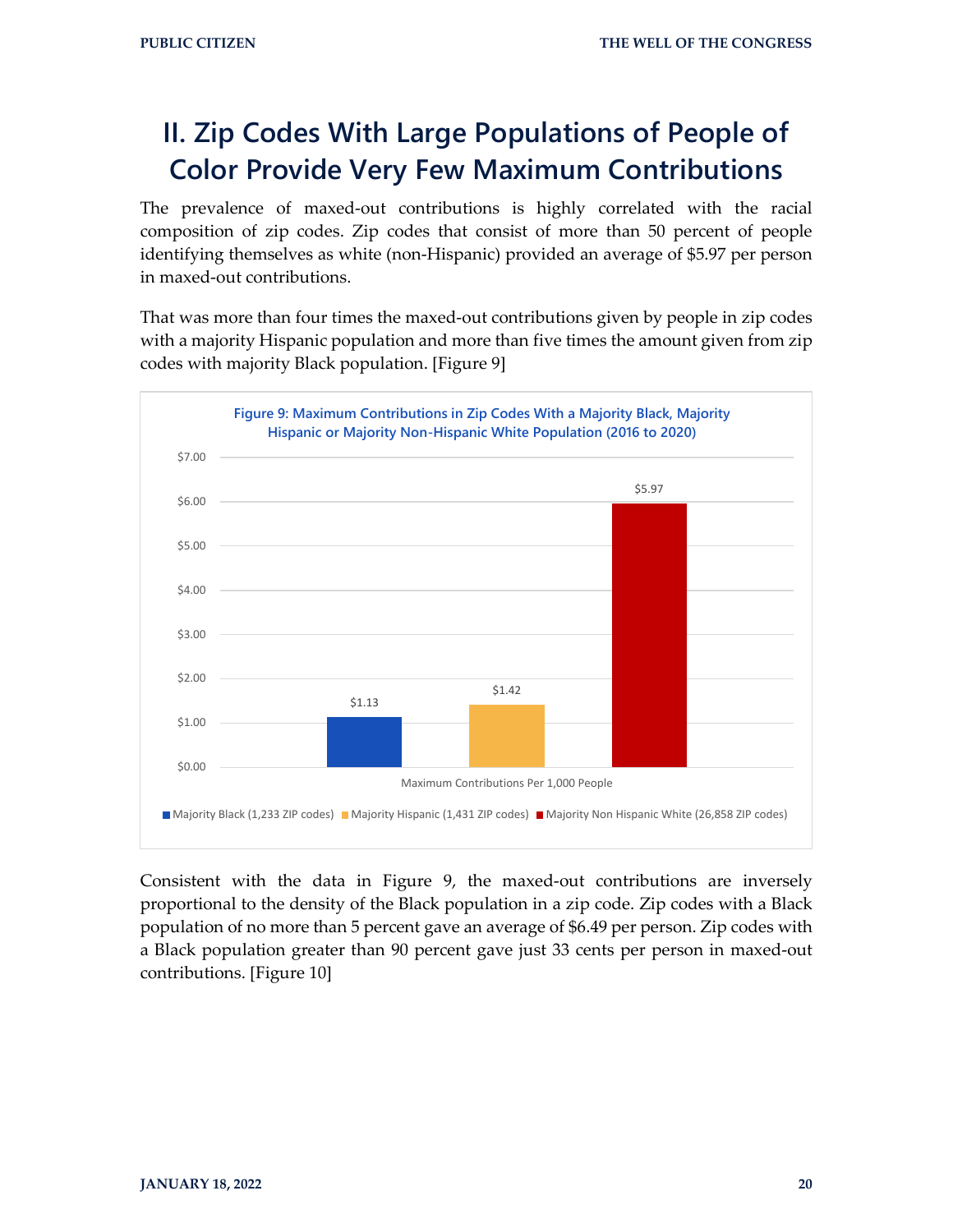

A similar dynamic is on display for zip codes according to their share of Hispanic population, although the correlation is not quite as consistent. [Figure 11]

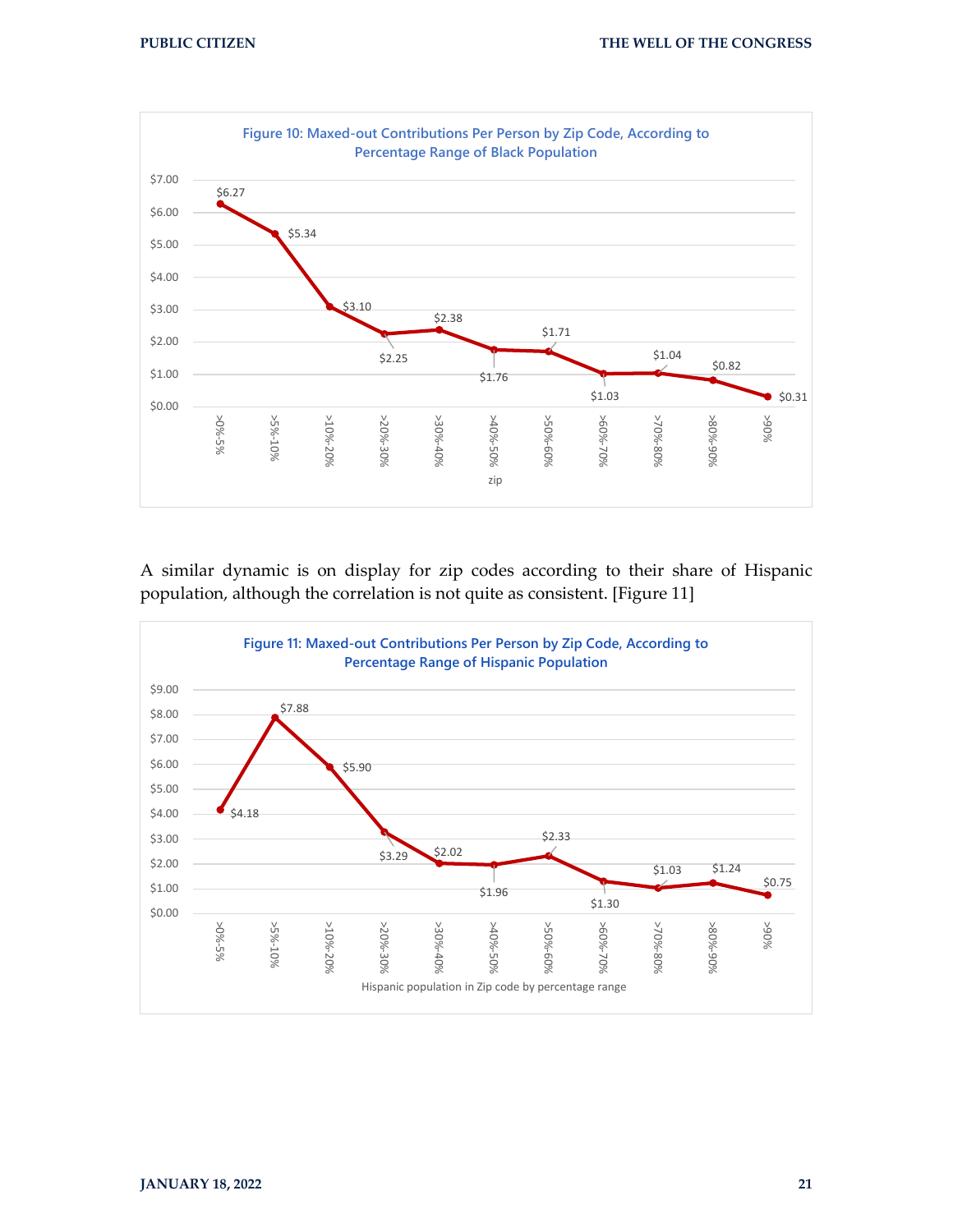### **Conclusion**

Defenders of our campaign finance system argue that it limits the risk of corruption to acceptable levels by imposing caps on direct contributions. A few truly fervent supporters of the system rhapsodize that it fortifies our democracy by fostering more political speech.

But debating whether the system results in improper favors being made in exchange for contributions (which it undoubtedly does, at least to some extent) frames the question far too narrowly. This construct bypasses the more fundamental question of how reliance on wealthy donors determines the pool of viable candidates for Congress and, in turn, the views adopted by those candidates. Meanwhile, the "campaign contributions are democracy-enhancing speech" argument collapses when one takes into account that the only the wealthiest people are given a microphone.

A more inciteful way to evaluate the current system is to ask if members of Congress would govern differently if they were not concerned with appealing to the interests of particularly wealthy people to obtain and retain their seats.

Readers might test their answer by trying the following thought experiment: If members of Congress relied on people from the poorest 10 percent of neighborhoods – instead of the wealthiest 10 percent – for two-thirds of their maxed-out campaign contributions, would they be more responsive to the needs and wishes of poor neighborhoods? Anyone answering that question in the affirmative – as common sense all but demands – cannot reasonably avoid concluding that our campaign finance system has a corrupting effect.

The Freedom to Vote Act would not turn the system on its head by granting the poorest Americans a disproportionate role in financing campaigns, nor would it empower Americans to contribute equally without regard to their economic status. Even small contributions would remain onerous for many families.

But the possibility of receiving funding from a far broader cross section of the population would almost certainly enable many more people to put themselves forward as viable candidates to serve as our representatives.

And by enabling relatively small contributions to be leveraged with a generous public match, the bill would essentially grant many Americans of modest means a vote in the metaphorical fundraising primary that winnows the field of candidates we eventually choose from on Election Day.

Even ardent supporters of the current system might, in an honest moment, equate this to giving regular Americans a voice.